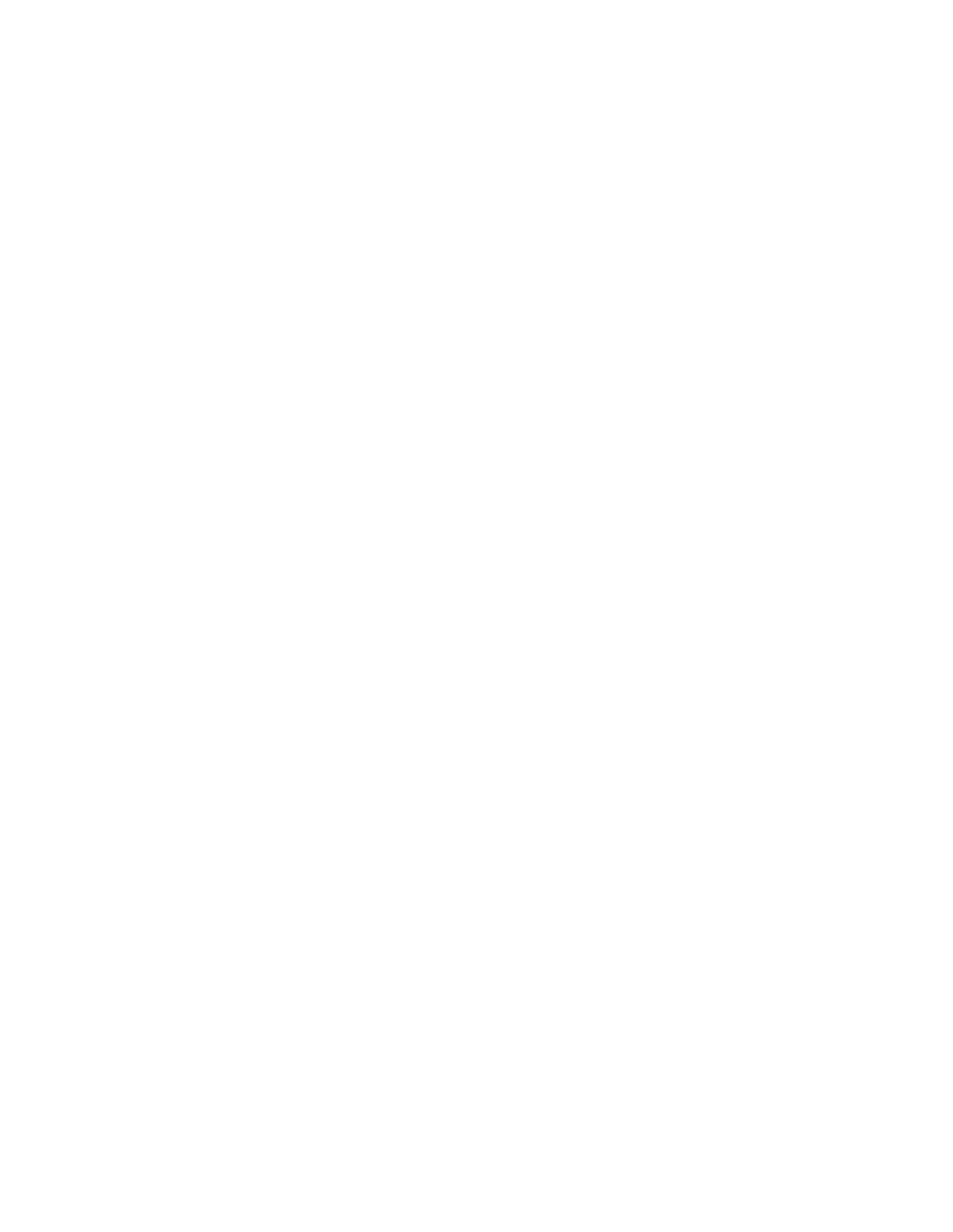| <b>Table of contents</b><br>1 |     |         |                                                                                                                 |                |  |  |  |  |  |  |
|-------------------------------|-----|---------|-----------------------------------------------------------------------------------------------------------------|----------------|--|--|--|--|--|--|
|                               | 1.1 |         |                                                                                                                 | 3              |  |  |  |  |  |  |
|                               |     | 1.1.1   |                                                                                                                 | 3              |  |  |  |  |  |  |
|                               |     | 1.1.2   |                                                                                                                 | $\overline{3}$ |  |  |  |  |  |  |
|                               |     | 1.1.3   |                                                                                                                 | $\overline{3}$ |  |  |  |  |  |  |
|                               |     | 1.1.4   |                                                                                                                 | $\overline{4}$ |  |  |  |  |  |  |
|                               | 1.2 |         |                                                                                                                 | $\overline{4}$ |  |  |  |  |  |  |
|                               |     | 1.2.1   |                                                                                                                 | $\overline{4}$ |  |  |  |  |  |  |
|                               |     | 1.2.2   |                                                                                                                 | 5              |  |  |  |  |  |  |
|                               |     | 1.2.3   |                                                                                                                 | 5              |  |  |  |  |  |  |
|                               |     | 1.2.4   | Installing cumulus-bundle-handler                                                                               | 5              |  |  |  |  |  |  |
|                               |     | 1.2.5   |                                                                                                                 | 5              |  |  |  |  |  |  |
|                               | 1.3 | Cumulus |                                                                                                                 | 5              |  |  |  |  |  |  |
|                               |     | 1.3.1   |                                                                                                                 | 5              |  |  |  |  |  |  |
|                               |     | 1.3.2   |                                                                                                                 | $\overline{7}$ |  |  |  |  |  |  |
|                               |     | 1.3.3   |                                                                                                                 | 8              |  |  |  |  |  |  |
|                               |     | 1.3.4   |                                                                                                                 | 8              |  |  |  |  |  |  |
|                               |     | 1.3.5   | Undeploying (deleting) an environment $\dots \dots \dots \dots \dots \dots \dots \dots \dots \dots \dots$       | 9              |  |  |  |  |  |  |
|                               |     | 1.3.6   |                                                                                                                 | 9              |  |  |  |  |  |  |
|                               | 1.4 | 9       |                                                                                                                 |                |  |  |  |  |  |  |
|                               |     | 1.4.1   |                                                                                                                 | 9              |  |  |  |  |  |  |
|                               |     | 1.4.2   |                                                                                                                 | 10             |  |  |  |  |  |  |
|                               |     | 1.4.3   |                                                                                                                 | 10             |  |  |  |  |  |  |
|                               | 1.5 | 11      |                                                                                                                 |                |  |  |  |  |  |  |
|                               |     | 1.5.1   |                                                                                                                 | 11             |  |  |  |  |  |  |
|                               |     | 1.5.2   | Windows instance in a VPC $\ldots \ldots \ldots \ldots \ldots \ldots \ldots \ldots \ldots \ldots \ldots \ldots$ | 15             |  |  |  |  |  |  |
|                               | 1.6 |         |                                                                                                                 | 20             |  |  |  |  |  |  |
|                               |     | 1.6.1   |                                                                                                                 | 20             |  |  |  |  |  |  |
|                               |     | 1.6.2   |                                                                                                                 | 20             |  |  |  |  |  |  |
|                               |     | 1.6.3   |                                                                                                                 | 20             |  |  |  |  |  |  |
|                               |     | 1.6.4   |                                                                                                                 | 20             |  |  |  |  |  |  |
|                               |     | 1.6.5   |                                                                                                                 | 20             |  |  |  |  |  |  |
|                               |     | 1.6.6   |                                                                                                                 | 20             |  |  |  |  |  |  |
|                               |     | 1.6.7   |                                                                                                                 | 21             |  |  |  |  |  |  |
|                               |     | 1.6.8   |                                                                                                                 | 21             |  |  |  |  |  |  |
|                               |     | 1.6.9   |                                                                                                                 | 21             |  |  |  |  |  |  |
|                               |     | 1.6.10  |                                                                                                                 | 21             |  |  |  |  |  |  |
|                               |     | 1.6.11  |                                                                                                                 | 21             |  |  |  |  |  |  |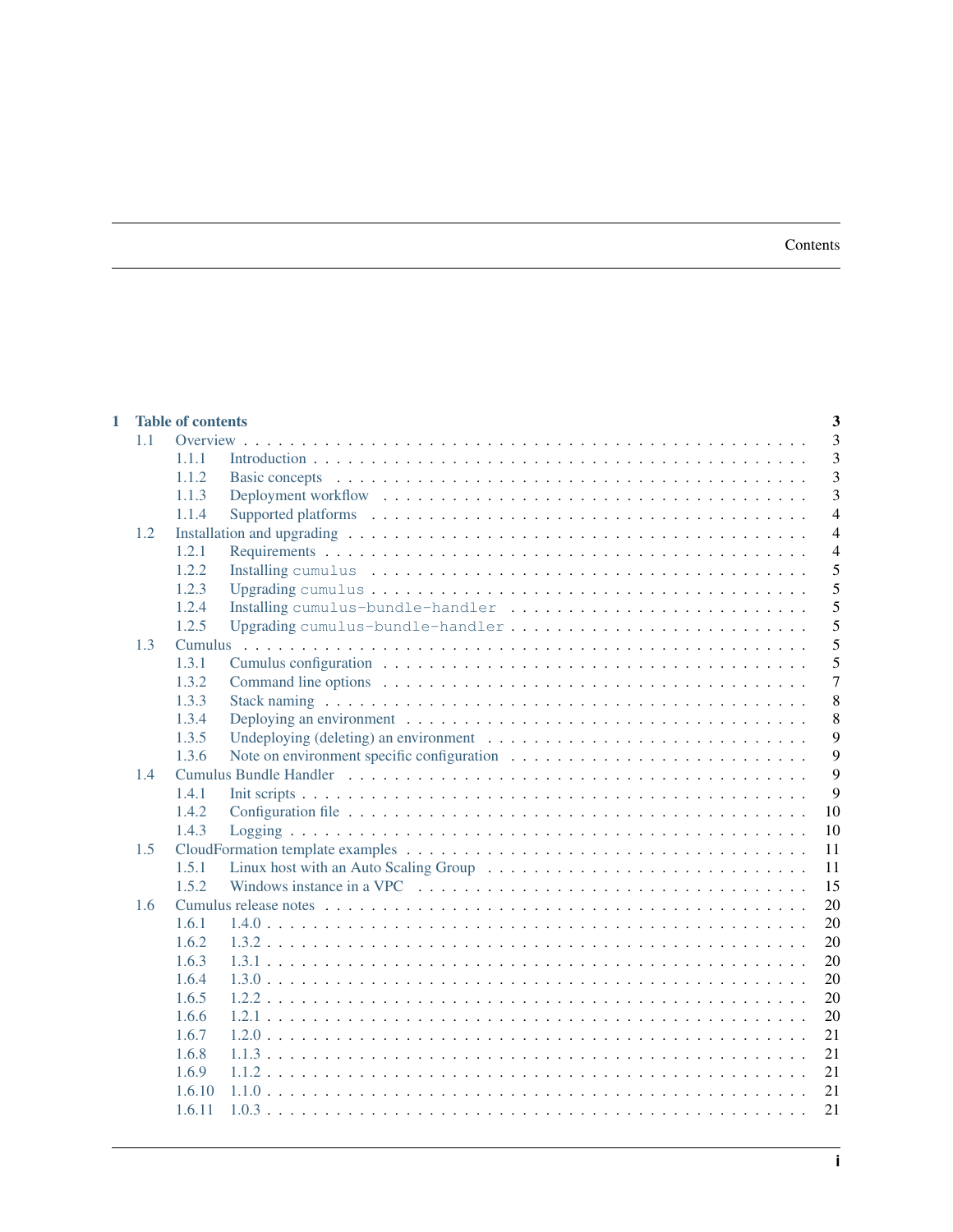|     | 1.6.12 | 21 |
|-----|--------|----|
|     | 1.6.13 | 22 |
|     | 1.6.14 | 22 |
|     | 1.6.15 | 22 |
|     | 1.6.16 | 22 |
|     | 1.6.17 | 23 |
|     | 1.6.18 | 23 |
|     | 1.6.19 | 23 |
|     | 1.6.20 | 23 |
|     | 1.6.21 | 23 |
|     | 1.6.22 | 24 |
|     | 1.6.23 | 24 |
|     | 1.6.24 | 24 |
|     | 1.6.25 | 24 |
|     | 1.6.26 | 25 |
|     | 1.6.27 | 25 |
|     | 1.6.28 | 25 |
|     | 1.6.29 | 25 |
|     | 1.6.30 | 25 |
|     | 1.6.31 | 25 |
| 1.7 |        | 26 |
|     | 1.7.1  | 26 |
|     | 1.7.2  | 26 |
|     | 1.7.3  | 26 |
|     | 1.7.4  | 26 |
|     | 1.7.5  | 26 |
| 1.8 |        | 26 |
| 1.9 |        | 26 |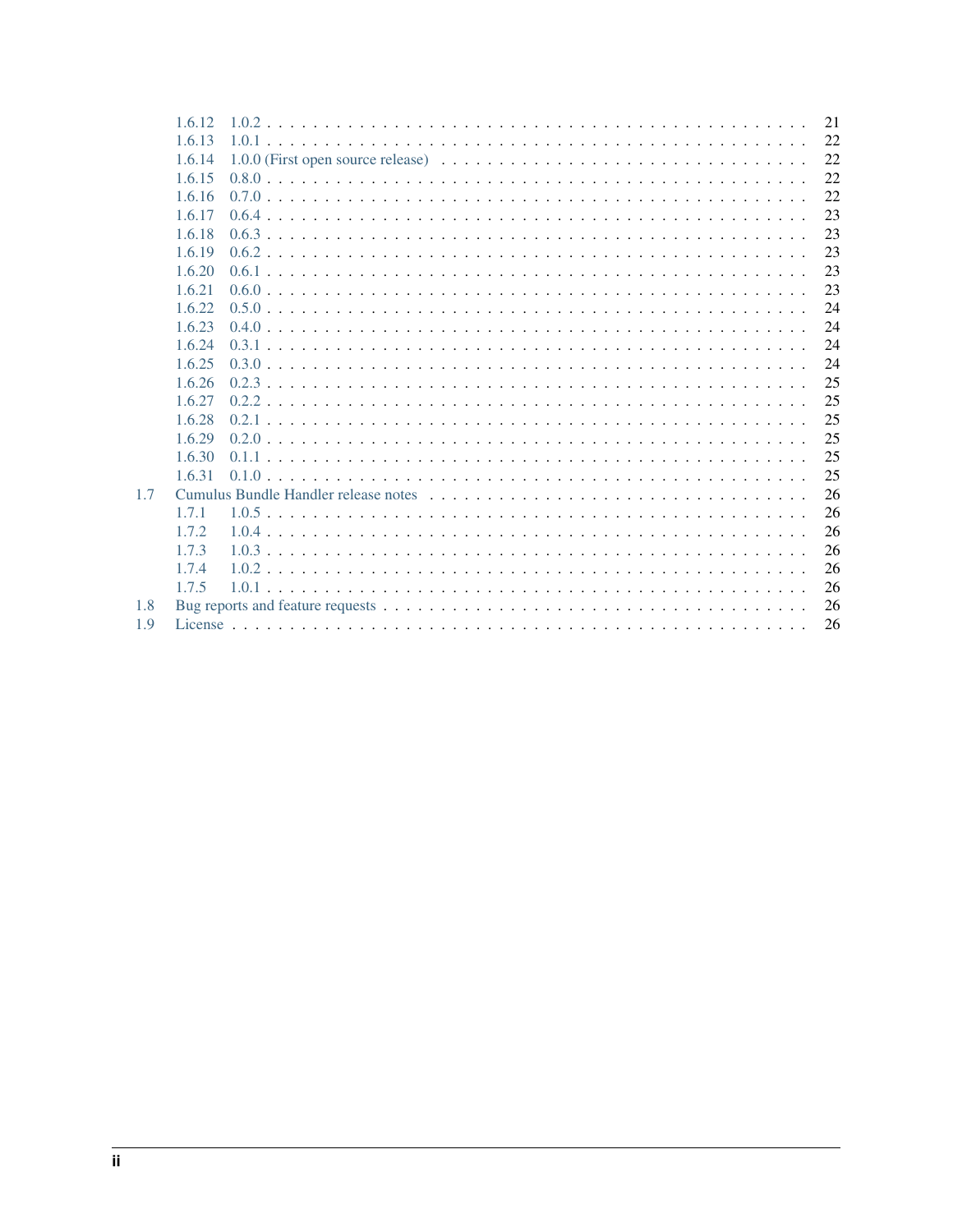Cumulus is a deployment suite used to deploy and manage environments built with AWS CloudFormation. Cumulus will help you bundle your code and configuration and unpack the bundle to new instances on CloudFormation.

The target for the Cumulus project is to make cloud deployments scriptable, reliable and repeatable. It is of great importance for productivity and product stability that you are able to release often and with as few manual steps as possible.

Cumulus consists of two parts, cumulus which is used to manage the software bundling and deployment and the cumulus-bundle-handler which handles the software installation on the target servers.

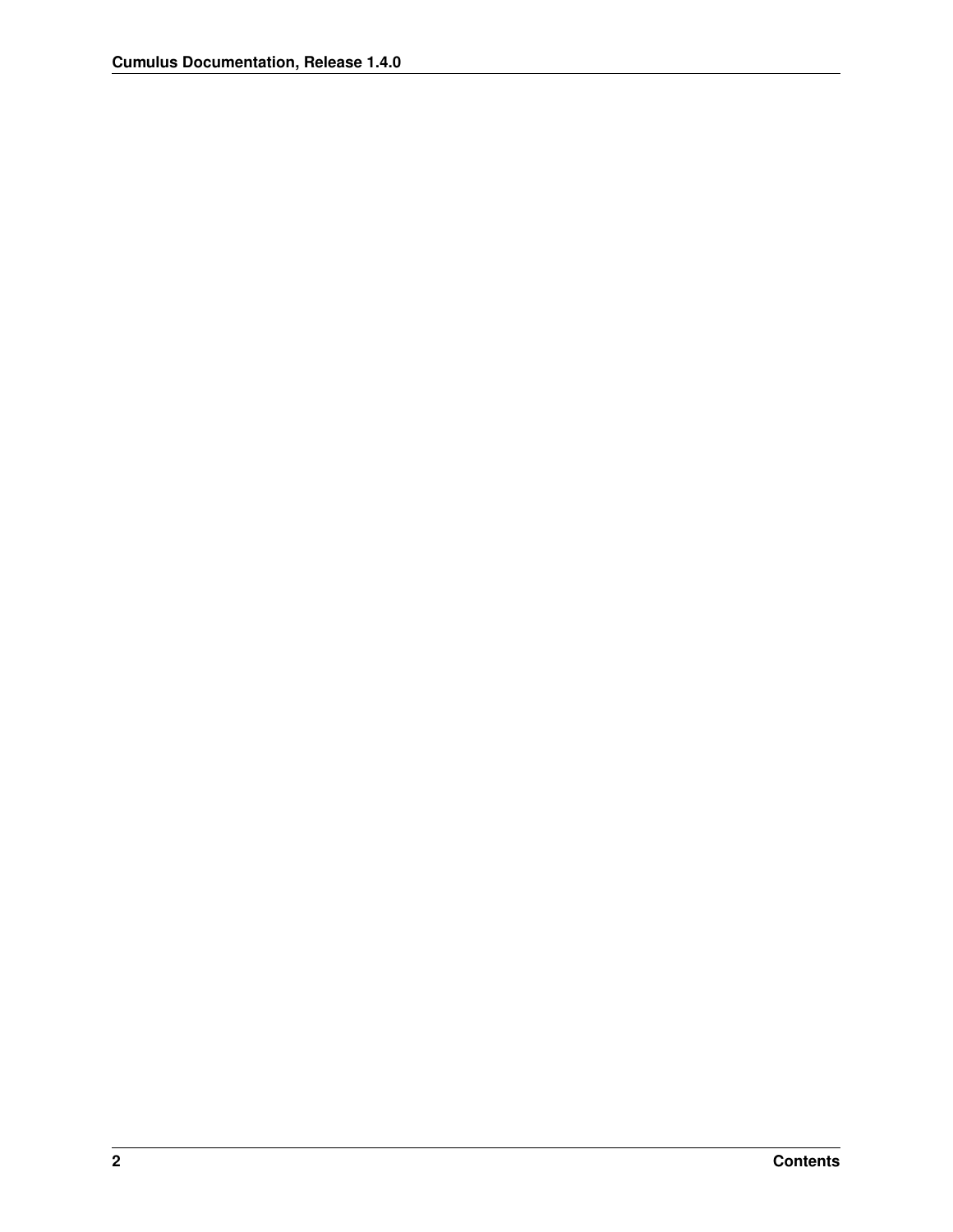# **Table of contents**

# <span id="page-6-1"></span><span id="page-6-0"></span>**1.1 Overview**

# <span id="page-6-2"></span>**1.1.1 Introduction**

The target for the Cumulus project is to make cloud deployments scriptable, reliable and repeatable. It is of great importance for productivity and product stability that you are able to release often and with as few manual steps as possible.

Cumulus consists of two parts, cumulus which is used to manage the software bundling and deployment and the cumulus-bundle-handler which handles the software installation on the target servers.

# <span id="page-6-3"></span>**1.1.2 Basic concepts**

Cumulus is built around three main concepts:

- An environment references a whole environment and all it's CloudFormation stacks. It holds together information about the AWS account, which stacks to deploy and in which version.
- A stack is simply a CloudFormation stack.
- A bundle is a .zip file with code and configuration to unpack to instances.

# <span id="page-6-4"></span>**1.1.3 Deployment workflow**

Deployments with Cumulus can take many shapes depending on your project needs. But a common pattern can look like the example below.

If your build server delivers a package, then Cumulus can use that for deployment. The procedure would be something like this:

- 1. The build server builds the software
- 2. The build server places a .zip file on the file system
- 3. cumulus picks up the software package called a bundle in Cumulus and rename it according to the given version and target environment
- 4. cumulus uploads the bundle to AWS S3
- 5. cumulus initiates a AWS CloudFormation CREATE or UPDATE (depending on whether or not the stack exists previously)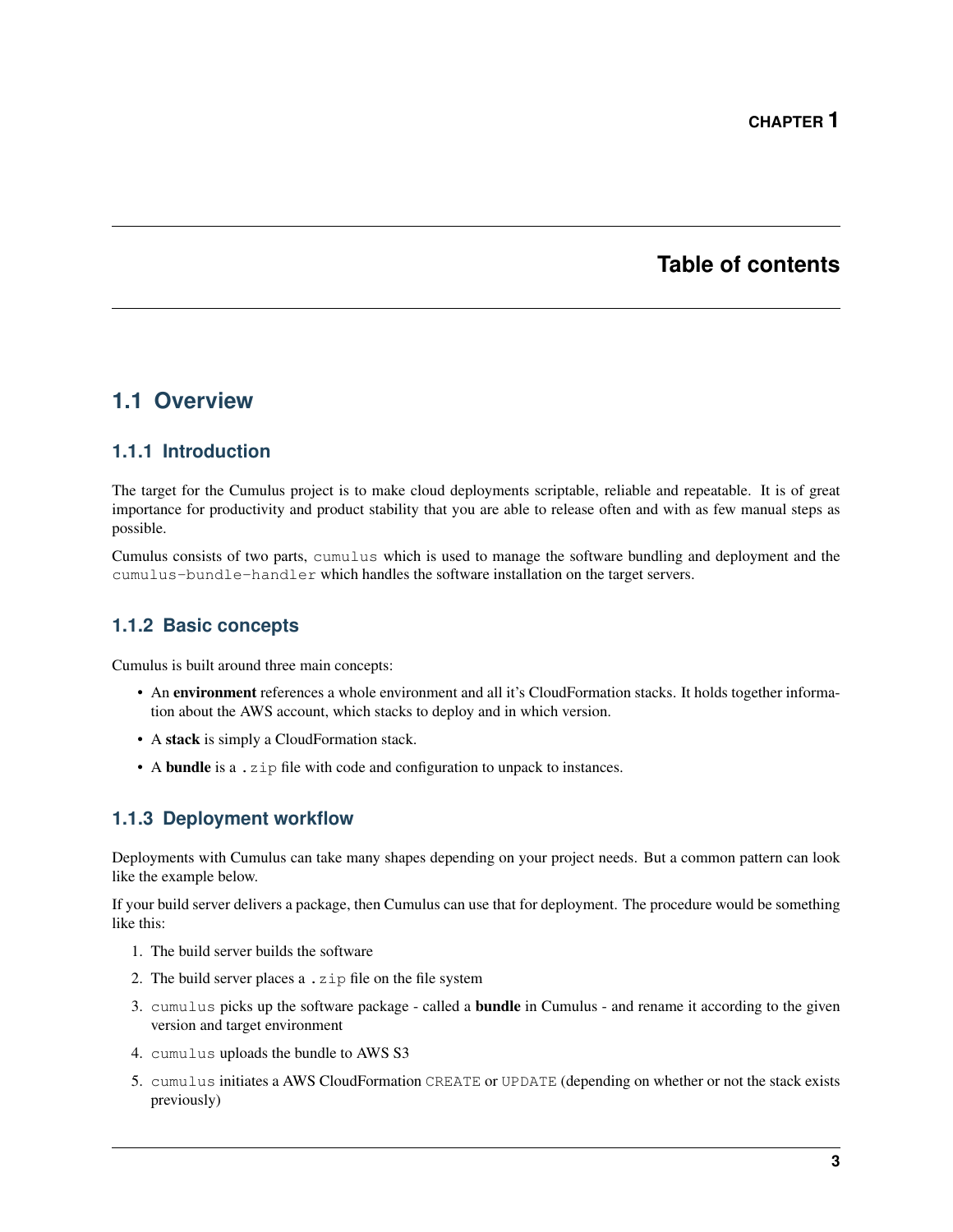- 6. The EC2 instance has cumulus-bundle-handler installed
- 7. cumulus-bundle-handler will download the bundle from S3
- 8. cumulus-bundle-handler will deploy the bundle to the instance
- 9. cumulus-bundle-handler will restart necessary services and run any configured deployment hooks
- 10. Deployment is now completed

You can also use cumulus to build your bundle, if you don't get a pre-packaged version of you software from the build server. cumulus can then take a certain path on the file system and convert it to a bundle.

Here's an image of an example workflow. Please note that this is a very simple example with only one server, but there are no limitations in terms of what infrastructure you could set up with Cumulus.



### <span id="page-7-0"></span>**1.1.4 Supported platforms**

- Cumulus supports Linux, Mac OS X and Windows
- Cumulus Bundle Handler supports Linux and Windows (and likely Mac OS X, but testing is needed)

The rest of the work is down within the AWS CloudFormation template. Please have a look at our *[CloudFormation](#page-14-0) [template examples](#page-14-0)*.

# <span id="page-7-1"></span>**1.2 Installation and upgrading**

### <span id="page-7-2"></span>**1.2.1 Requirements**

For now, Cumulus requires Python 2.7.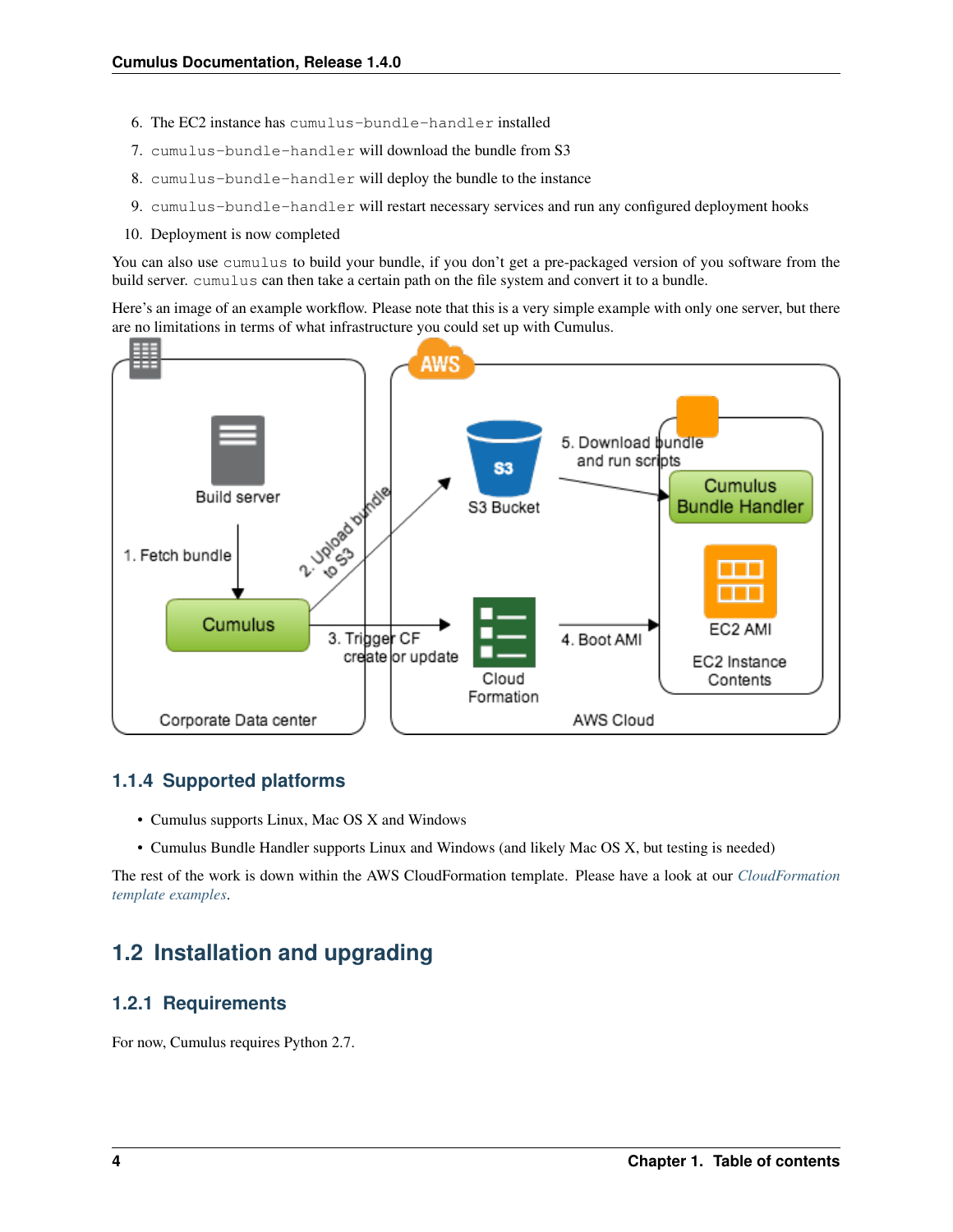### <span id="page-8-0"></span>**1.2.2 Installing cumulus**

You can install Cumulus via PyPI with pip.

```
pip install cumulus
```
cumulus is now available as a global command on your machine.

### <span id="page-8-1"></span>**1.2.3 Upgrading cumulus**

Cumulus can be updated using pip.

```
pip install -U cumulus
```
### <span id="page-8-2"></span>**1.2.4 Installing cumulus-bundle-handler**

You can install Cumulus Bundle Handler via PyPI with pip.

pip install cumulus-bundle-handler

cumulus is now available as a global command on your machine.

### <span id="page-8-3"></span>**1.2.5 Upgrading cumulus-bundle-handler**

Cumulus Bundle Handler can be updated using pip.

```
pip install -U cumulus-bundle-handler
```
# <span id="page-8-4"></span>**1.3 Cumulus**

Cumulus (cumulus) is used for software bundling and for managing CloudFormation deployments.

### <span id="page-8-5"></span>**1.3.1 Cumulus configuration**

#### **Example cumulus.conf**

All configuration is read form /etc/cumulus.conf, ~/.cumulus.conf and ./cumulus.conf in order. You can also specify a custom configuration file using  $--$ config.

Below is a full example configuration:

```
[general]
log-level: info
[environment: stage]
access-key-id: <AWS ACCESS KEY>
secret-access-key: <AWS SECRET KEY>
bucket: se.skymill.bundles
region: eu-west-1
stacks: full
bundles: webserver, database, app
```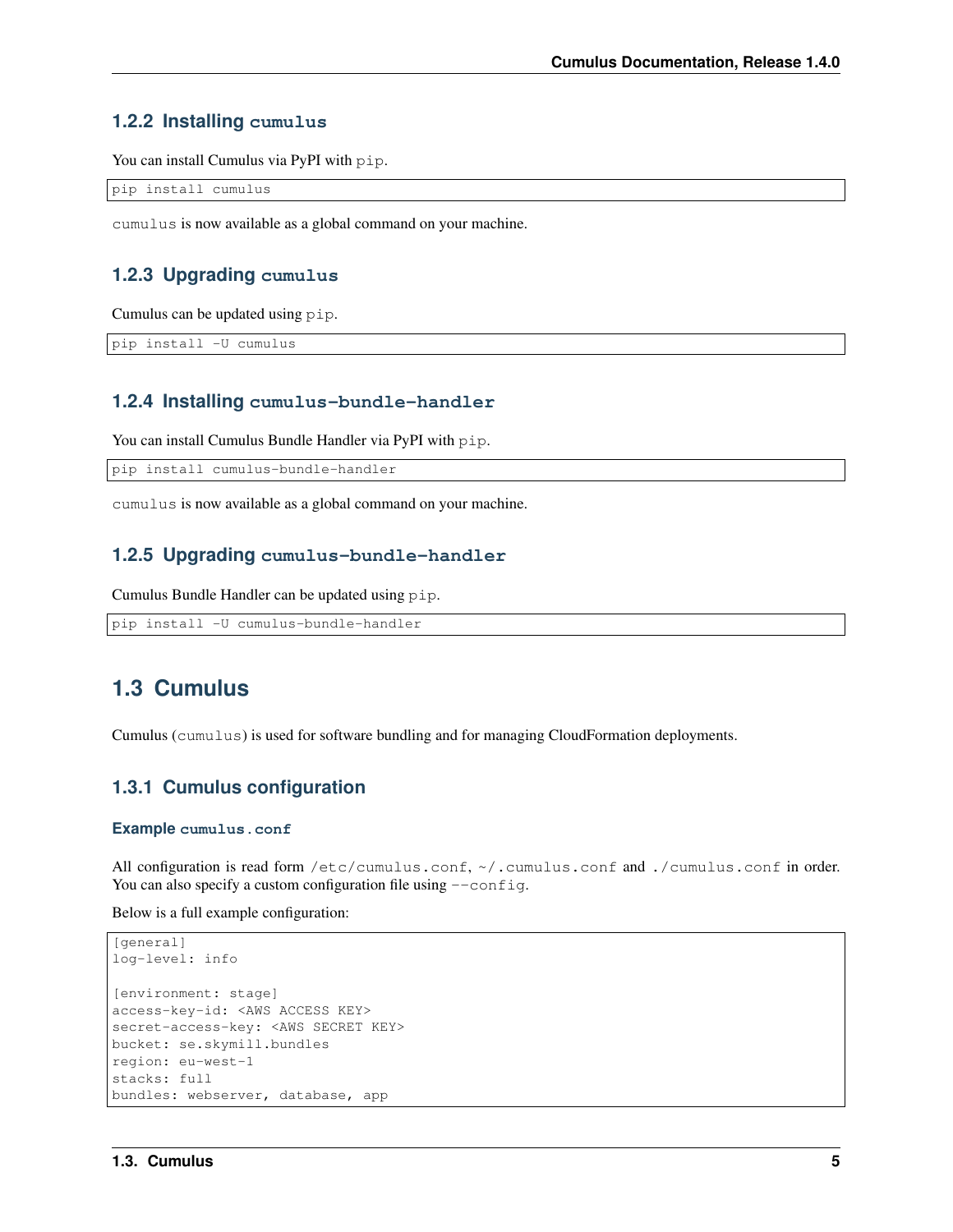```
version: 1.0.0-SNAPSHOT
pre-deploy-hook: /path/to/script
post-deploy-hook: echo "Yay" > ~/test.log
stack-name-prefix: myproject
#stack-name-suffix: myproject
[stack: full]
template: /Users/sebastian/tmp/hosts/webserver.json
disable-rollback: true
#timeout-in-minutes: 10
parameters:
   version = 1.1.0,
   test tag = my test value
   key = value
tags:
   project = Example project
[bundle: webserver]
pre-bundle-hook: git clone git://git.example.com/my.git
post-bundle-hook: rm -rf my
paths:
    /Users/sebastian/tmp/hosts/webserver
    /Users/sebastian/tmp/code/wordpress
[bundle: database]
pre-bundle-hook: /path/to/script
paths: /Users/sebastian/tmp/hosts/database
path-rewrites:
   /wordpress -> /var/www/wordpress
    /nginx -> /etc/nginx
[bundle: app]
pre-built-bundle: /Users/sebastian/build/app.zip
```
### **Section: general**

The configuration options here modify the behavior of Cumulus features that are not environment or stack specific.

| Option             | Type                    | Required   Comment |                                                    |
|--------------------|-------------------------|--------------------|----------------------------------------------------|
| log-level   String |                         | No                 | Log level (one of: debug, info, warning and error) |
| include            | CommaSeparatedList   No |                    | List of config files to include                    |

#### **Section: environment**

The following configuration options are available under [environment: env\_name]. The env\_name is the identifier for the environment.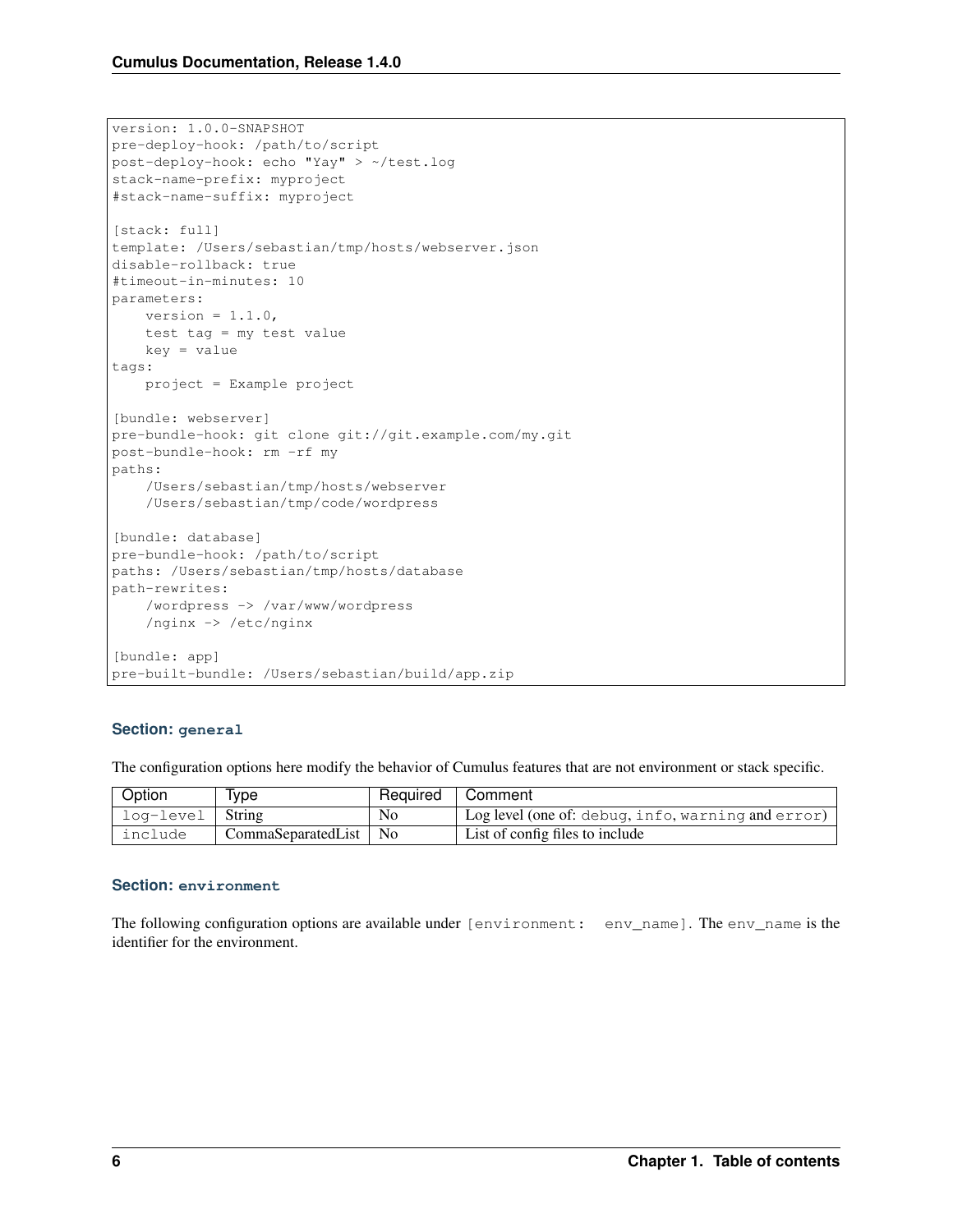| Option            | Type          | Required       | Comment                              |
|-------------------|---------------|----------------|--------------------------------------|
| access-key-id     | String        | Yes            | AWS access key                       |
| secret-access-key | <b>String</b> | Yes            | AWS secret access key                |
| bucket            | <b>String</b> | Yes            | AWS S3 bucket to store bundles in    |
| region            | <b>String</b> | Yes            | AWS region name, e.g. us-east-1      |
| stacks            | List          | Yes            | List of stack names to deploy        |
| bundles           | List          | <b>Yes</b>     | List of bundles to build and upload  |
| version           | String        | <b>Yes</b>     | Environment version number           |
| pre-deploy-hook   | String        | N <sub>0</sub> | Command to execute before deployment |
| post-deploy-hook  | <b>String</b> | N <sub>0</sub> | Command to execute after deployment  |
| stack-name-prefix | String        | N <sub>0</sub> | Prepend a prefix to the stack name   |
| stack-name-suffix | <b>String</b> | N <sub>0</sub> | Append a suffix to the stack name    |

#### **Section: stack**

Options for the [stack: stack\_name] configuration section.

| Option                    | Type   | Re-            | Comment                                                                  |
|---------------------------|--------|----------------|--------------------------------------------------------------------------|
|                           |        | quired         |                                                                          |
| <b>String</b><br>template |        | Yes            | Path to local CloudFormation JSON file                                   |
| disable-rollBackan        |        | N <sub>0</sub> | Should CloudFormation rollbacks be disabled? Default: false              |
| timeout-in-mIntutes       |        | No             | Set a CloudFormation creation timeout                                    |
| parameters                | Line   | Yes            | Parameters to send to the CloudFormation template. Should be on the form |
|                           | sep.   |                | $key = value$ . Each parameter is separated by a new line.               |
|                           | string |                |                                                                          |
| tags                      | Line   | N <sub>0</sub> | CloudFormation tags to add to the stack                                  |
|                           | sep.   |                |                                                                          |
|                           | string |                |                                                                          |

#### **Section: bundle**

Options for the [bundle: bundle\_name] configuration section.

| Option             | Type   | Re-            | Comment                                                                         |
|--------------------|--------|----------------|---------------------------------------------------------------------------------|
|                    |        | quired         |                                                                                 |
| pre-bundleStmingk  |        | N <sub>0</sub> | Command to execute before bundling                                              |
| post-bundlStringok |        | N <sub>o</sub> | Command to execute after bundling                                               |
| paths              | Line   | Yes            | Paths to include in the bundle. Each path should be declared on a new line.     |
|                    | sep.   |                |                                                                                 |
|                    | string |                |                                                                                 |
| path-rewritime     |        | N <sub>0</sub> | Replace parts of the paths. Will make a string replace before bundling. Format: |
|                    | sep.   |                | /example/path/ -> / (will replace /example/path/ will be replaced               |
|                    | string |                | by $\left\langle \right\rangle$                                                 |
| pre-build-Stuingle |        | N <sub>0</sub> | Path to a pre-built bundle. This option will make the <i>paths</i> redundant.   |

# <span id="page-10-0"></span>**1.3.2 Command line options**

Below is a listing of the cumulus command line options.

```
usage: cumulus [-h] [-e ENVIRONMENT] [-s STACKS] [--version VERSION]
               [--parameters PARAMETERS] [--config CONFIG] [--cumulus-version]
               [--force] [--bundle] [--deploy] [--deploy-without-bundling]
```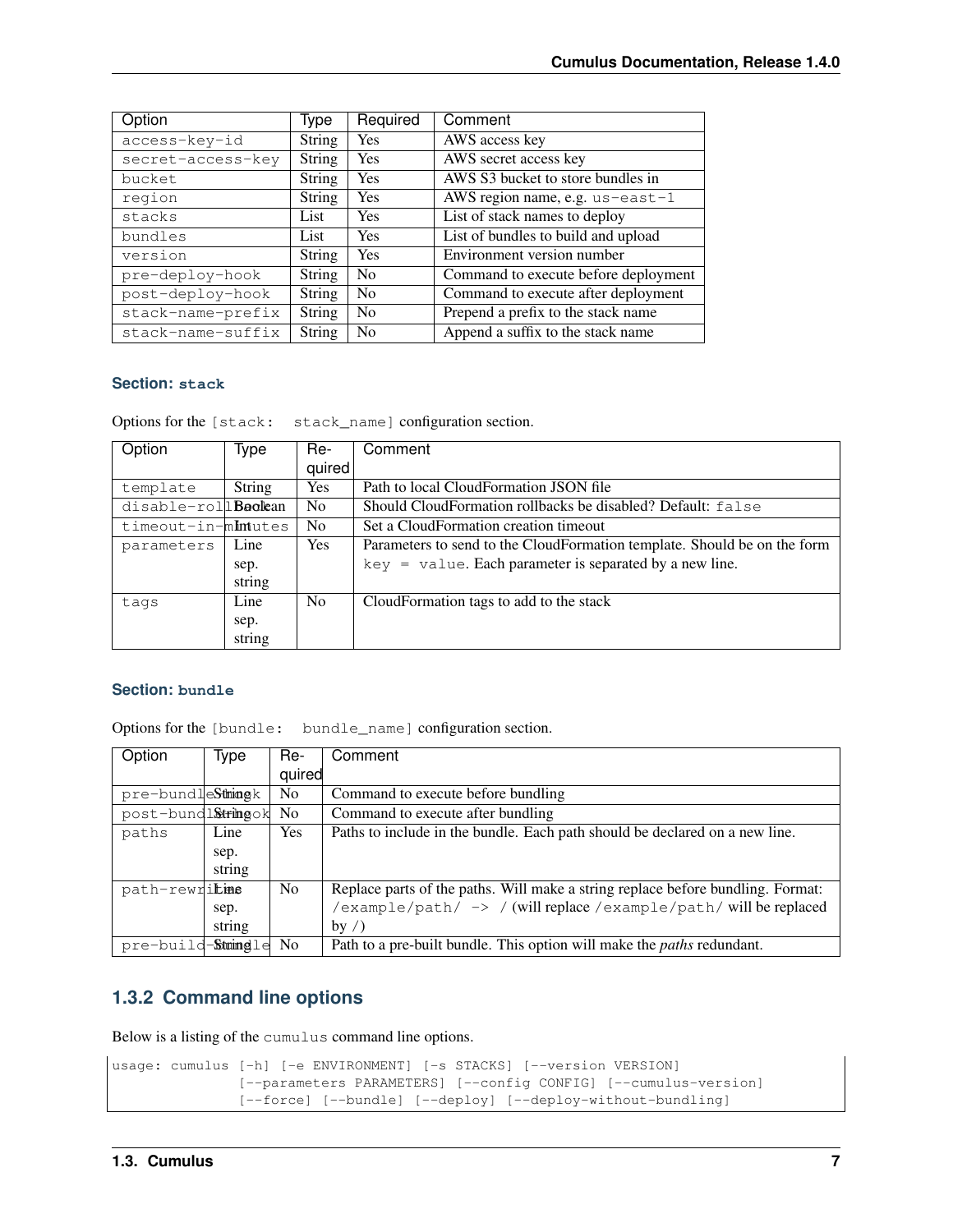```
[--redeploy] [--events] [--list] [--outputs]
              [--validate-templates] [--undeploy]
Cumulus cloud management tool
optional arguments:
 -h, --help show this help message and exit
General options:
 -e ENVIRONMENT, --environment ENVIRONMENT
                     Environment to use
 -s STACKS, --stacks STACKS
                     Comma separated list of stacks to deploy. Default
                     behavior is to deploy all stacks for an environment
 --version VERSION Environment version number. Overrides the version
                      value from the configuration file
 --parameters PARAMETERS
                      CloudFormation parameters. On the form: stack_name:par
                      ameter_name=value, stack_name=parameter_name=value
 --config CONFIG Path to configuration file. Can be a comma separated
                     list of files.
 --cumulus-version Print cumulus version number
 --force Skip any safety questions
Actions:
 --bundle Build and upload bundles to AWS S3
 --deploy Bundle and deploy all stacks in the environment
 --deploy-without-bundling
                     Deploy all stacks in the environment, without bundling
                     first
 --redeploy Undeploy and deploy the stack(s). Implies bundling.
 --events List events for the stack
  --list clist stacks for each environment
 --outputs Show output for all stacks
 --validate-templates Validate all templates for the environment
 --undeploy Undeploy (delete) all stacks in the environment. Use
                     --force to skip the safety question.
```
# <span id="page-11-0"></span>**1.3.3 Stack naming**

CloudFormation stacks must have a unique name. Cumulus will therefore combine the environment name and the stack name from the configuration. The pattern is  $\langle$  environment  $\rangle$  - $\langle$  stack name  $\rangle$ . So, if your environment is called production and your stack is webservers then your CloudFormation stack will be named production-webservers.

You can also optionally add a prefix or suffix to the stack name using the stack-name-prefix and/or stack-name-suffix options.

# <span id="page-11-1"></span>**1.3.4 Deploying an environment**

To deploy (create or update) an environment run the following:

```
cumulus --environment production --deploy
```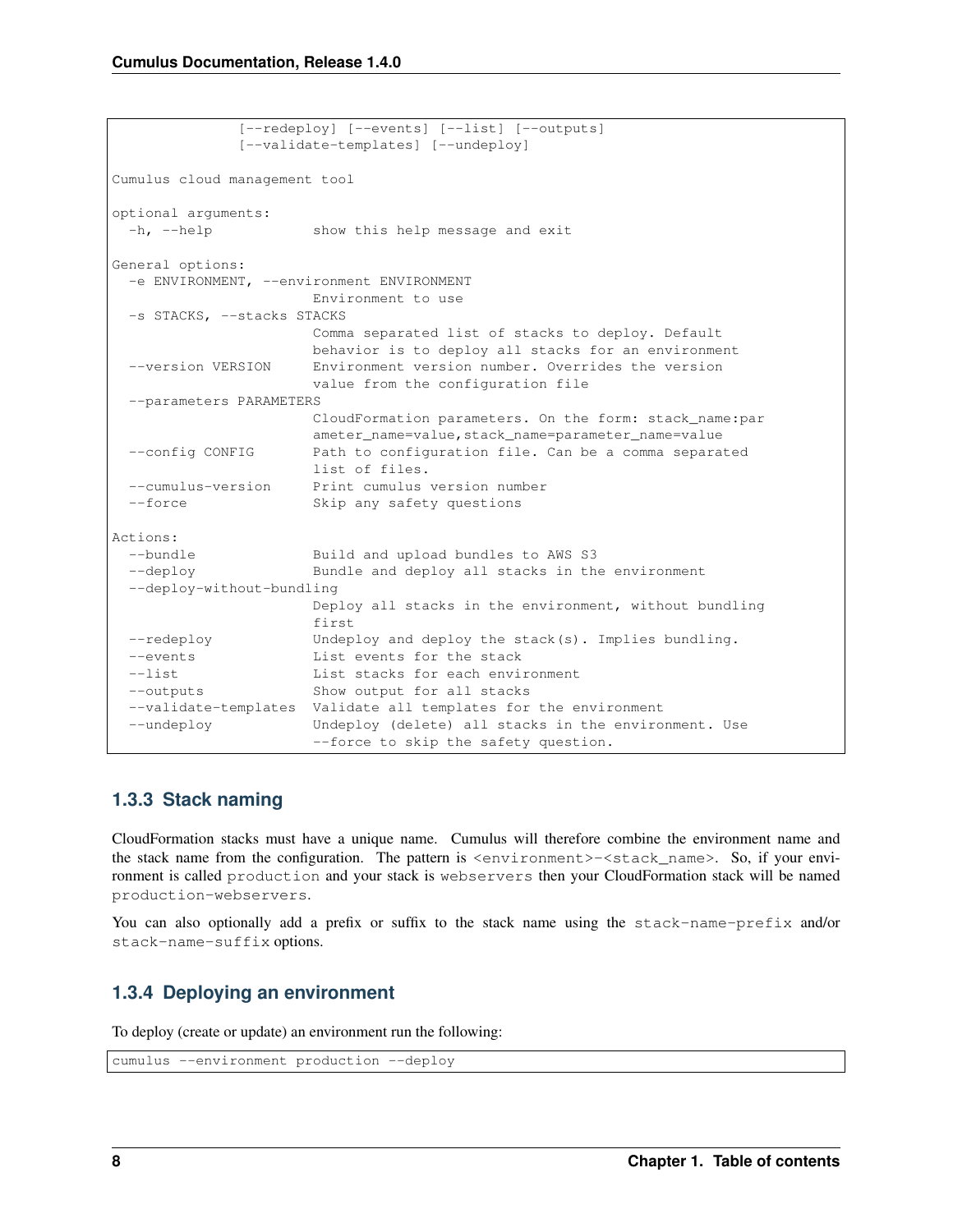#### Note!

When running on Windows, you'll need to invoke Cumulus with python cumulus

If you only want to deploy a certain stack, use the  $-$ stacks option.

### <span id="page-12-0"></span>**1.3.5 Undeploying (deleting) an environment**

If you want to remove a whole environment, you'll undeploy it by running:

```
cumulus --environment production --undeploy
```
# WARNING! This will delete all resources defined in your CloudFormation

template

Note!

When running on Windows, you'll need to invoke Cumulus with python cumulus

### <span id="page-12-1"></span>**1.3.6 Note on environment specific configuration**

Cumulus supports environment specific configuration, if you are using cumulus to create your bundles. This is useful if you have one httpd.conf for production purposes and another for testing. To have files that should only be included in specific environments, prefix them with *\_\_cumulus-environment\_\_filename*.

So for example: *\_\_cumulus-production\_\_nginx.conf* is the *nginx.conf* for the production environment.

# <span id="page-12-2"></span>**1.4 Cumulus Bundle Handler**

The Cumulus Bundle Handle is a Python script that should reside on each server in the environment. The script is responsible for

- Downloading and extracting the correct bundles for the host
- Running pre and post deployment scripts on the host, e.g. to restart relevant services and trigger various deployment hooks

The bundles are generated via the cumulus command (or in your build server) and uploaded to S3. Cumulus Bundle Handler will then download the bundle when the script is triggered (usually by a CloudFormation create or update).

### <span id="page-12-3"></span>**1.4.1 Init scripts**

The Cumulus Bundle Handler supports scripts to be executed:

- Before bundle extraction (good for stopping services etc)
- After bundle extraction (good for starting services)
- Both before and after extraction (typically cleaning jobs)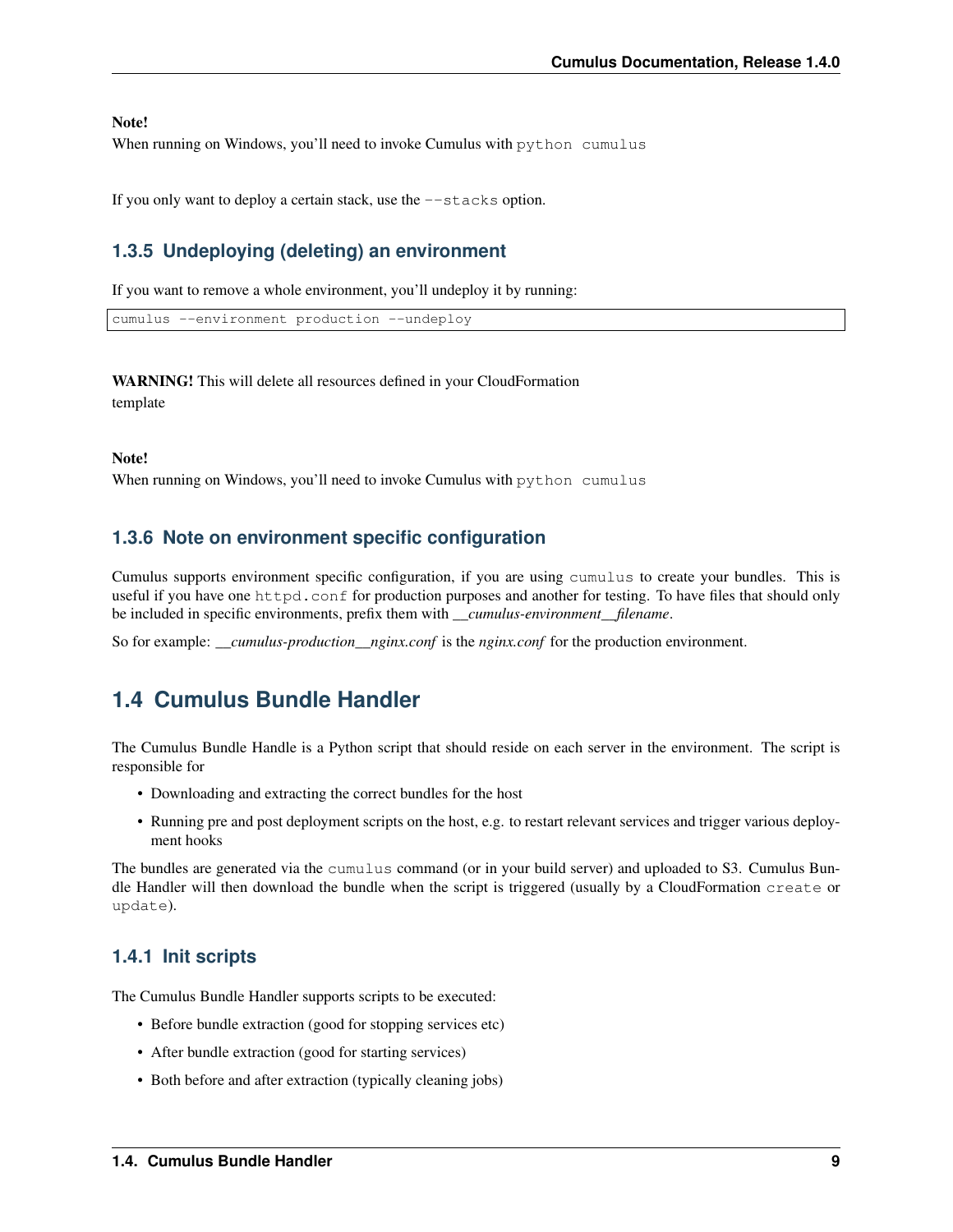All init script should reside in /etc/cumulus-init.d on Linux systems and in C:\cumulus\init.d on Windows systems and must be executable.

- Scripts starting with K (capital K) are executed *before* the bundle is extracted
- Scripts starting with S (capital S) are executed *after* the bundle is extracted
- Scripts starting with anything else than S or K are executed both before and after the bundle is extracted

# <span id="page-13-0"></span>**1.4.2 Configuration file**

The configuration file for Cumulus Bundle Handler should reside on your EC2 instances under /etc/cumulus/metadata.conf on Linux systems and under C:\cumulus\conf\metadata.conf on Windows systems. It recommended to serve it to that location using CloudFormation [AWS::CloudFormation::Init.](http://docs.aws.amazon.com/AWSCloudFormation/latest/UserGuide/aws-resource-init.html#aws-resource-init-files)

#### **metadata.conf example**

The Cumulus Bundle Handler relies on a configuration file called metadata.conf. Here's an example configuration file.

```
[metadata]
log-level: INFO
access-key-id: <AWS_ACCESS_KEY>
secret-access-key: <AWS_SECRET_KEY>
region: eu-west-1
bundle-bucket: com.example.bundles
environment: stage
bundle-types: webserver
bundle-extraction-paths:
   generic -> /etc/example
   webserver -> /
version: 1.0.0-SNAPSHOT
```
### **Configuration options for metadata.conf**

| Option                  | Type          | Re-            | Comment                                                                    |
|-------------------------|---------------|----------------|----------------------------------------------------------------------------|
|                         |               | quired         |                                                                            |
| $access-key-ikString$   |               | Yes            | AWS access key                                                             |
| secret-accessString     |               | <b>Yes</b>     | AWS secret access key                                                      |
| region                  | String        | <b>Yes</b>     | AWS region name, e.g. us-east-1                                            |
| bucket                  | String        | Yes            | AWS S3 bucket to fetch bundles from                                        |
| environment             | <b>String</b> | <b>Yes</b>     | Environment name                                                           |
| version                 | <b>String</b> | <b>Yes</b>     | Environment version to apply                                               |
| bundle-types            | List          | <b>Yes</b>     | Bundle names to apply to this host                                         |
| bundle-extracNewn-patNe |               |                | Decide in which parent directory a bundle shall be extracted. Default is / |
|                         | line sep.     |                | on Linux and Mac OS X and 'C:' on Windows systems. Expecting               |
|                         | list          |                | absolute paths                                                             |
| log-level               | String        | N <sub>0</sub> | Log level for the bundle handler                                           |

# <span id="page-13-1"></span>**1.4.3 Logging**

Cumulus Bundle Handler will log to /var/log/cumulus-bundle-handler.log on Linux systems and to C:\cumulus\logs\cumulus-bundle-handler.log on Windows systems.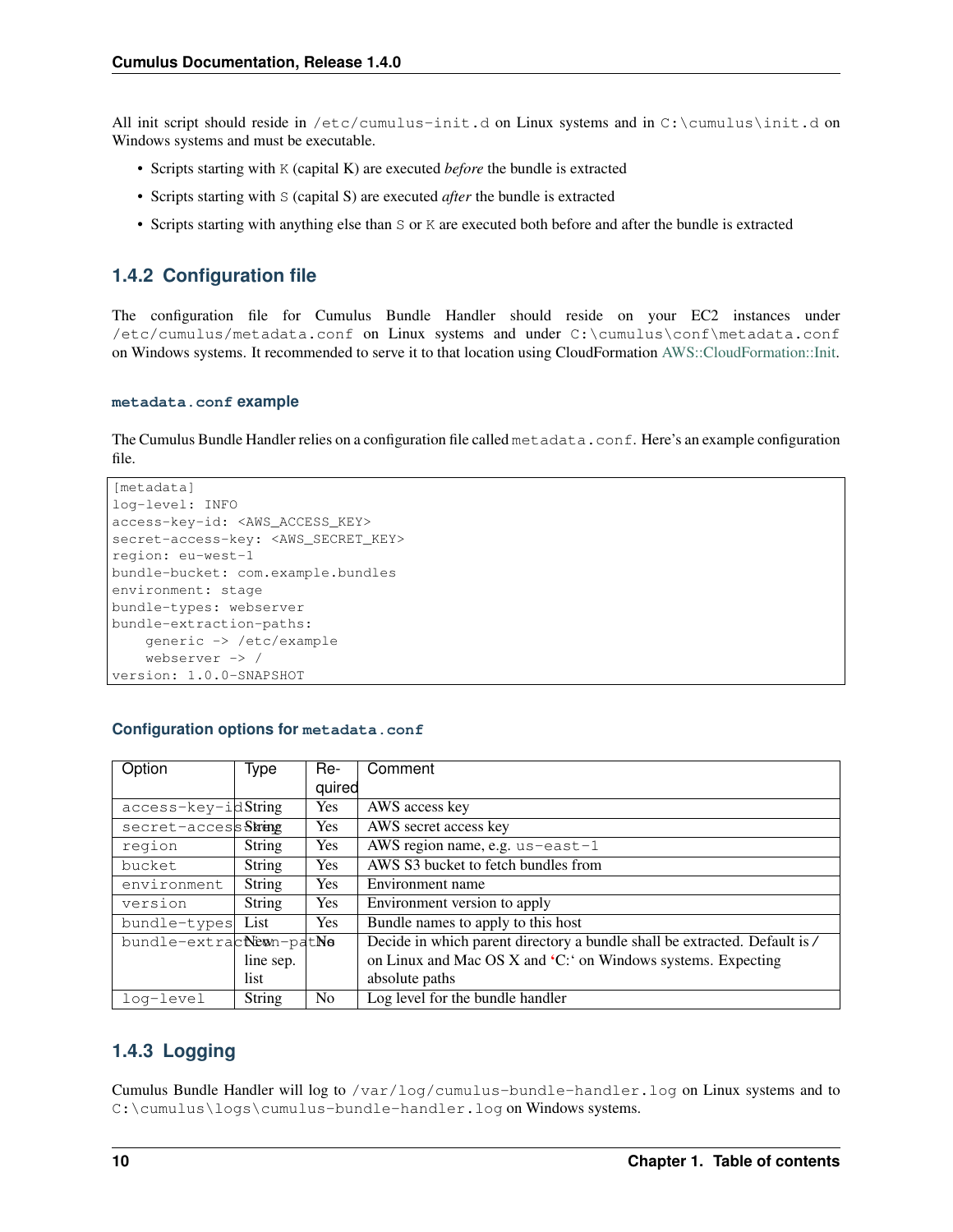This log file can be really helpful when trying to debug your deployments.

# <span id="page-14-0"></span>**1.5 CloudFormation template examples**

We are utilizing cfn-init to populate objects on the target instances. You will need to ensure that the [CFN helper](http://docs.aws.amazon.com/AWSCloudFormation/latest/UserGuide/cfn-helper-scripts-reference.html) [scripts](http://docs.aws.amazon.com/AWSCloudFormation/latest/UserGuide/cfn-helper-scripts-reference.html) are installed on the servers.

Also, you will need to have Python 2.7 as well as cumulus-bundle-handler on all servers.

If you are running on a Windows server, please make sure that the UserData is read on boot. You should take a look at [Bootstrapping AWS CloudFormation Windows Stacks](http://docs.aws.amazon.com/AWSCloudFormation/latest/UserGuide/cfn-windows-stacks-bootstrapping.html) and [Configuring a Windows Instance Using the EC2Config](http://docs.aws.amazon.com/AWSEC2/latest/WindowsGuide/UsingConfig_WinAMI.html) [Service.](http://docs.aws.amazon.com/AWSEC2/latest/WindowsGuide/UsingConfig_WinAMI.html)

### <span id="page-14-1"></span>**1.5.1 Linux host with an Auto Scaling Group**

Here's an example CloudFormation JSON document for a webserver in an Auto Scaling Group with Cumulus configured.

```
{
  "Description" : "Webservers for Cumulus test",
  "Parameters" : {
   "KeyName" : {
     "Description" : "AWS key to use",
     "Type" : "String",
      "Default": "cumulus-prod"
   },
   "InstanceType" : {
     "Description" : "EC2 instance type",
     "Type" : "String",
     "Default" : "t1.micro",
     "AllowedValues" : [ "t1.micro","m1.small","m1.medium","m1.large","m1.xlarge","m2.xlarge","m2.2x
     "ConstraintDescription" : "must be a valid EC2 instance type."
   },
   "CumulusEnvironment": {
     "Description" : "Cumulus environment name",
      "Type": "String"
   },
    "CumulusBundleBucket": {
     "Description" : "Cumulus bundle bucket name",
      "Type": "String"
   },
   "CumulusVersion": {
     "Description" : "Version of the software",
      "Type": "String"
   }
 },
 "Mappings" : {
    "AWSInstanceType2Arch" : {
      "t1.micro" : { "Arch" : "64" }
```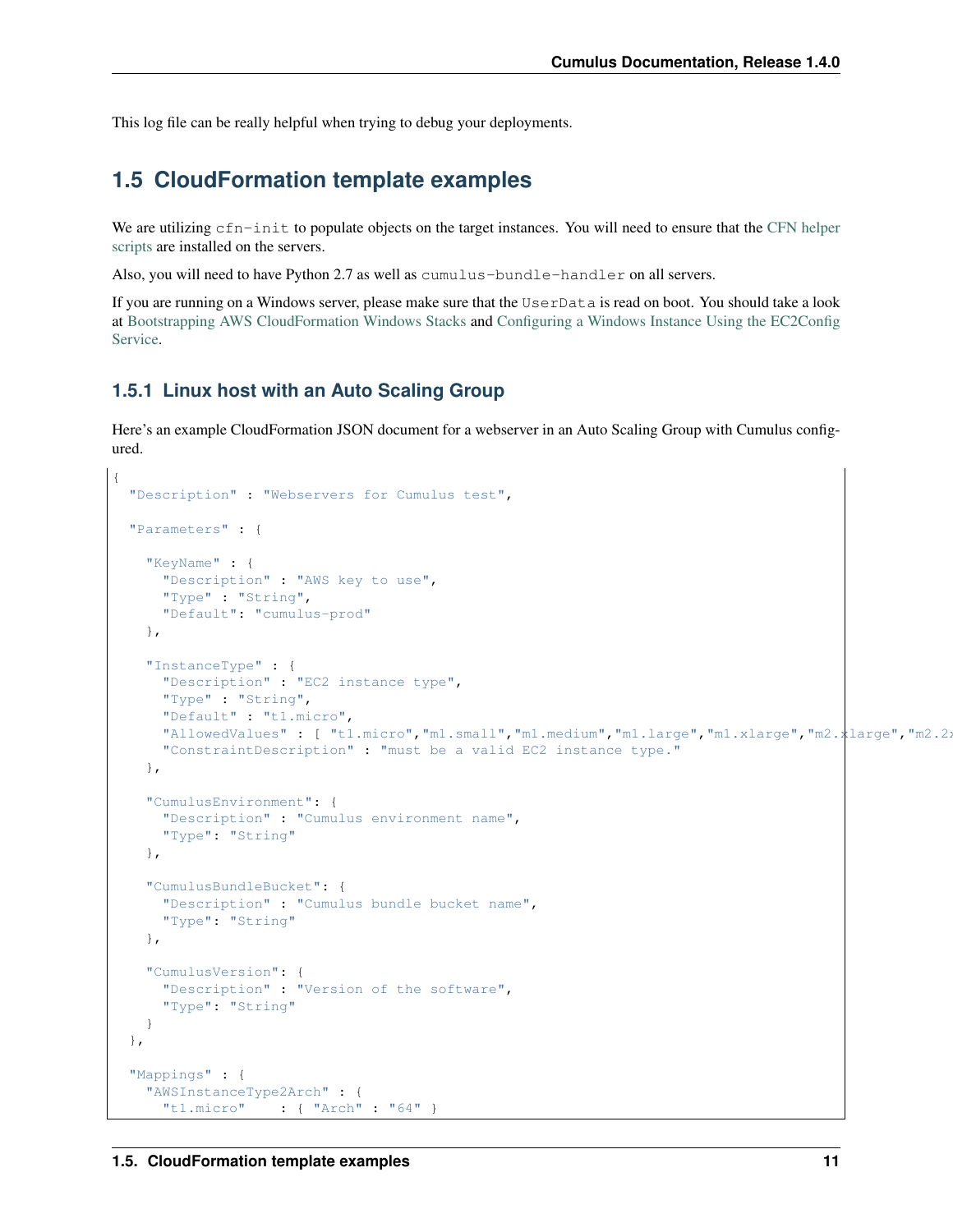```
},
  "AWSRegionArch2AMI" : {
   "eu-west-1" : { "32" : "NOT_YET_SUPPORTED", "64" : "ami-db595faf", "64HVM" : "NOT_YET_SUPPORTED" }
  }
},
"Resources" : {
  "WebServerLaunchConfiguration" : {
   "Type": "AWS::AutoScaling::LaunchConfiguration",
    "Metadata" : {
     "AWS::CloudFormation::Init" : {
        "configSets" : {
          "cumulus": [ "fileConfig", "commandConfig" ]
        },
        "fileConfig" : {
          "files" : {
            "/etc/cumulus/metadata.conf" : {
              "content" : { "Fn::Join" : ["", [
                "[metadata]\n",
                "access-key-id: ", { "Ref" : "WebServerKeys" }, "\n",
                "secret-access-key: ", {"Fn::GetAtt": ["WebServerKeys", "SecretAccesskey"]}, "\n",
                "region: ", {"Ref" : "AWS::Region"}, "\n",
                "bundle-bucket: ", { "Ref" : "CumulusBundleBucket"}, "\n",
                "environment: ", { "Ref" : "CumulusEnvironment" }, "\n",
                "bundle-types: generic, webserver\n",
                "bundle-extraction-paths:\n",
                " generic -> /etc/example\n",
                " webserver -> /\n",
                "version: ", { "Ref" : "CumulusVersion" }, "\n"
              ]]},
              "mode" : "000644",
              "owner" : "root",
              "group" : "root"
            },
            "/etc/cfn/cfn-credentials" : {
              "content" : { "Fn::Join" : ["", [
               "AWSAccessKeyId=", { "Ref" : "WebServerKeys" }, "\n",
                "AWSSecretKey=", {"Fn::GetAtt": ["WebServerKeys", "SecretAccessKey"]}, "\n"
              ]]},
              "mode" : "000400",
              "owner" : "root",
              "group" : "root"
            },
            "/etc/cfn/cfn-hup.conf" : {
              "content" : { "Fn::Join" : ["", [
                "[main]\n",
               "stack=", { "Ref" : "AWS::StackName" }, "\n",
                "credential-file=/etc/cfn/cfn-credentials\n",
                "region=", { "Ref" : "AWS::Region" }, "\n",
                "interval=1\n"
              ]]},<br>"mode"
                       "mode" : "000400",
              "owner" : "root",
```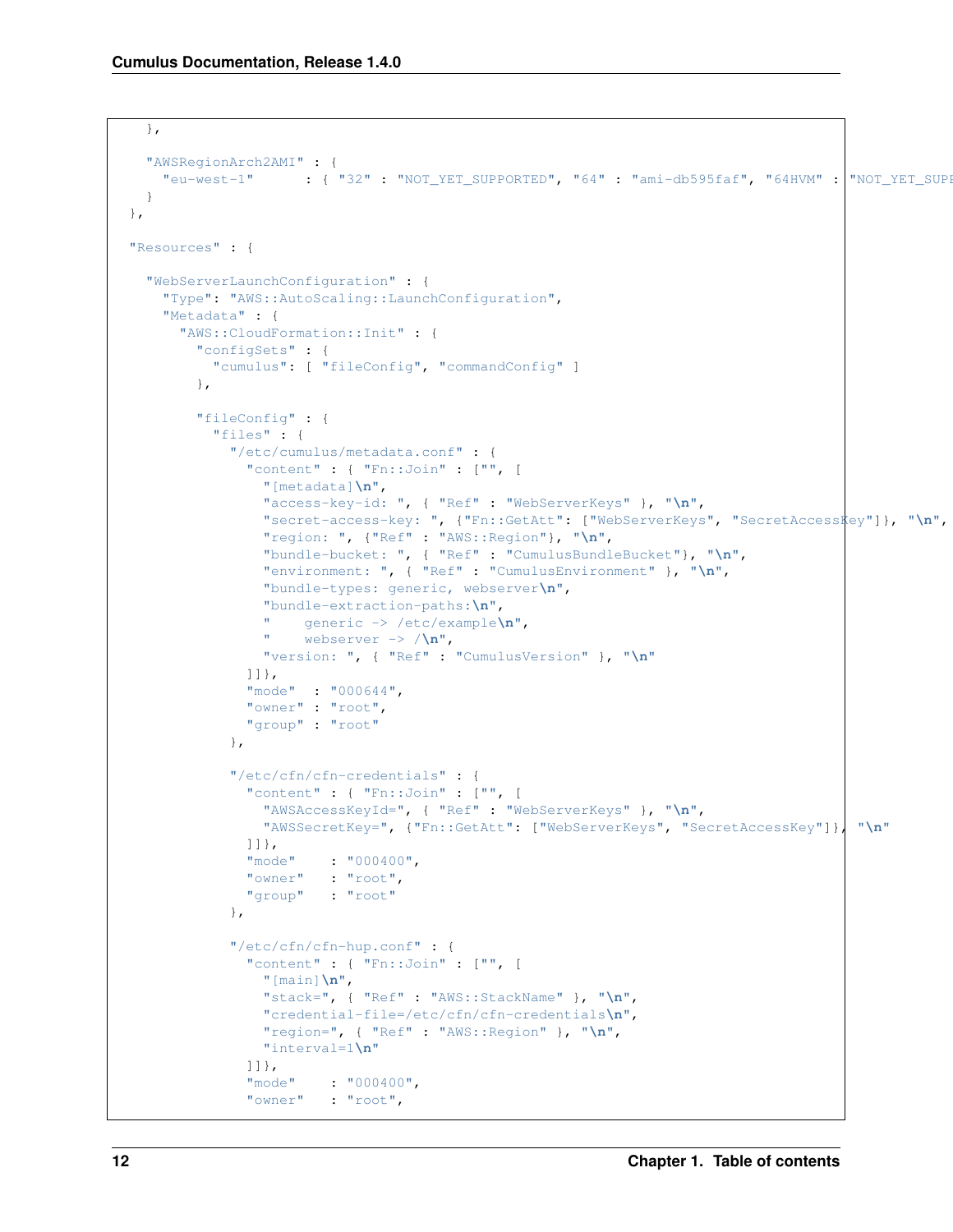```
"group" : "root"
       },
        "/etc/cfn/hooks.d/cfn-auto-reloader.conf" : {
          "content": { "Fn::Join" : ["", [
           "[cfn-auto-reloader-hook]\n",
            "triggers=post.update\n",
            "path=Resources.WebServerLaunchConfiguration.Metadata.AWS::CloudFormation::Init\n",
            "action=/usr/local/bin/cfn-init -c cumulus -s ",
                { "Ref" : "AWS::StackName" }, " -r WebServerLaunchConfiguration ",
                 " --credential-file /etc/cfn/cfn-credentials ",
                 " --region ", { "Ref" : "AWS::Region" }, "\n",
            "runas=root\n"
         ]]}
       }
     }
   },
   "commandConfig" : {
      "commands" : {
        "cumulus_bundle_handler" : {
         "command" : "/usr/local/bin/cumulus bundle handler.py",
          "ignoreErrors" : "false"
       }
     }
   }
 }
},
"Properties": {
 "ImageId" : {
   "Fn::FindInMap" : [
     "AWSRegionArch2AMI",
     { "Ref" : "AWS::Region" },
     { "Fn::FindInMap" : [
       "AWSInstanceType2Arch",
       { "Ref" : "InstanceType" },
       "Arch"
     ] }
   ]
 },
 "InstanceType" : { "Ref" : "InstanceType" },
 "SecurityGroups" : [ {"Ref" : "WebServerSecurityGroup"} ],
 "KeyName" : { "Ref" : "KeyName" },
 "UserData" : { "Fn::Base64" : { "Fn::Join" : ["", [
   "#!/bin/bash -v\n",
   "# Install cfn bootstraping tools\n",
   "apt-get update\n",
    "apt-get -y install python-setuptools python-pip\n",
   "easy_install https://s3.amazonaws.com/cloudformation-examples/aws-cfn-bootstrap-latest.tar.gz\n",
   "# Helper function\n",
   "function error_exit\n",
   "{\n",
     " /usr/local/bin/cfn-signal -e 1 -r \"$1\" '", { "Ref" : "WaitHandle" }, "'\n",
    " exit 1\n",
    "}\n",
```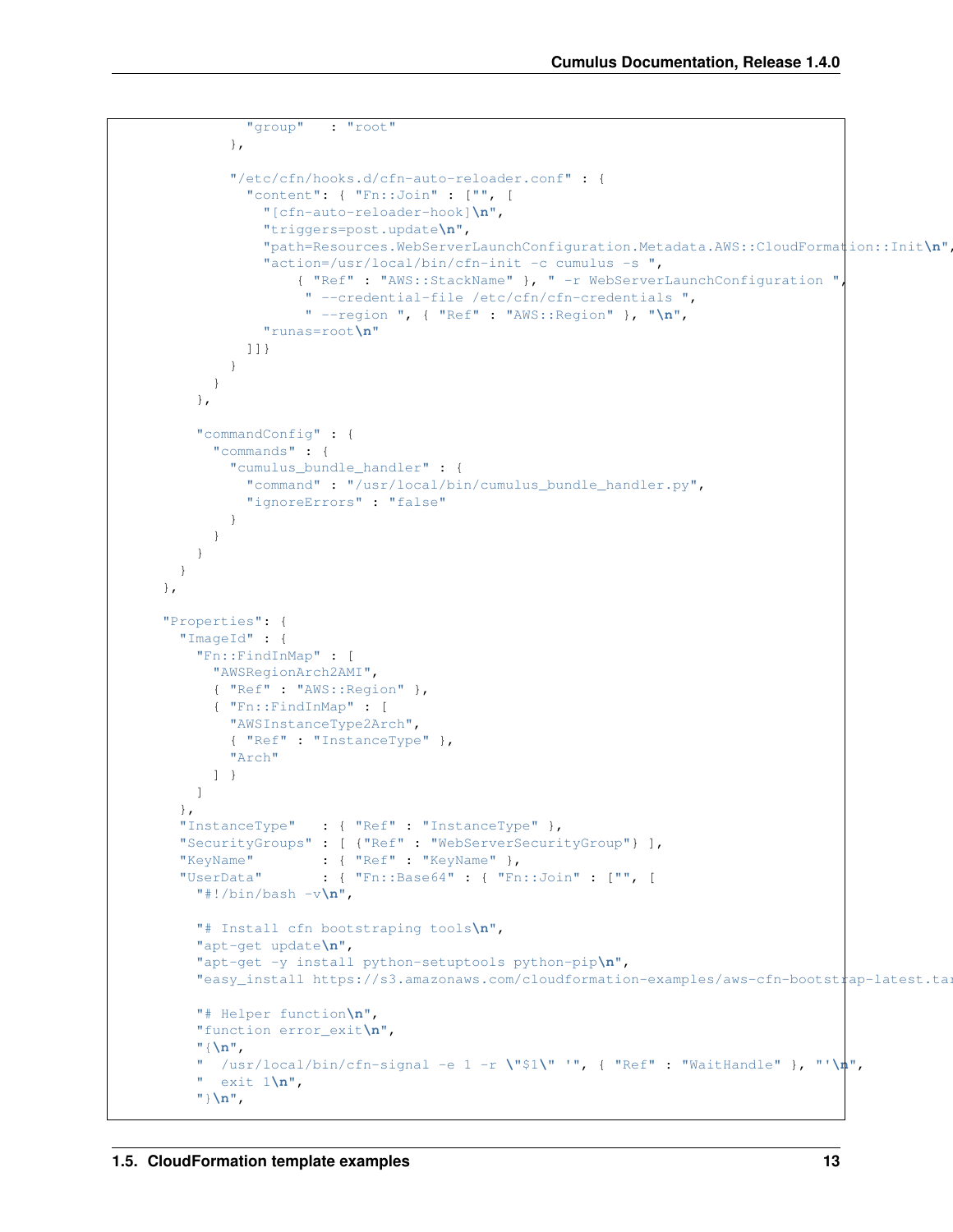```
"# Make sure we have the latest cumulus-bundle-handler\n",
      "pip install --upgrade cumulus-bundle-handler || error_exit 'Failed upgrading cumulus-bundle-handler to the latest version'\n",
      "# Install software\n",
      "/usr/local/bin/cfn-init -v -c cumulus -s ", { "Ref" : "AWS::StackName" }, " +r WebServerLaunch
           --access-key ", { "Ref" : "WebServerKeys" },
           --secret-key ", {"Fn::GetAtt": ["WebServerKeys", "SecretAccessKey"]},
      " --region ", { "Ref" : "AWS::Region" }, " >> /var/log/cfn-init.log || error_exit 'Faile
      "# Start up the cfn-hup daemon to listen for changes to the Web Server metadata\n",
      "/usr/local/bin/cfn-hup || error_exit 'Failed to start cfn-hup'\n",
      "# All is well so signal success\n",
      "/usr/local/bin/cfn-signal -e 0 -r \"Webserver setup complete\" '", { "Ref" : "WaitHandle" }, "'\n"
    ]]}}
  }
},
"WebServerAutoScalingGroup": {
  "Type": "AWS::AutoScaling::AutoScalingGroup",
  "Version": "2009-05-15",
  "Properties": {
   "AvailabilityZones": { "Fn::GetAZs": "" },
    "LaunchConfigurationName": { "Ref": "WebServerLaunchConfiguration" },
    "MinSize": "1",
    "MaxSize": "1",
    "Tags" : [{
      "Key" : "Name",
      "Value" : { "Fn::Join" : [ "-" , [ { "Ref" : "AWS::StackName" }, "webserver" ]]},
      "PropagateAtLaunch" : "true"
    }]
  }
},
"WebServerUser" : {
  "Type" : "AWS::IAM::User",
  "Properties" : {
    "Path": "/",
    "Policies": [
      {
        "PolicyName": "cloudformation",
        "PolicyDocument": { "Statement":[{
          "Effect":"Allow",
          "Action":[
            "cloudformation:DescribeStackResource",
            "s3:**"\frac{1}{2},
          "Resource":"*"
        }]}
      }
    ]
  }
},
"WebServerKeys" : {
  "Type" : "AWS::IAM::AccessKey",
  "Properties" : {
```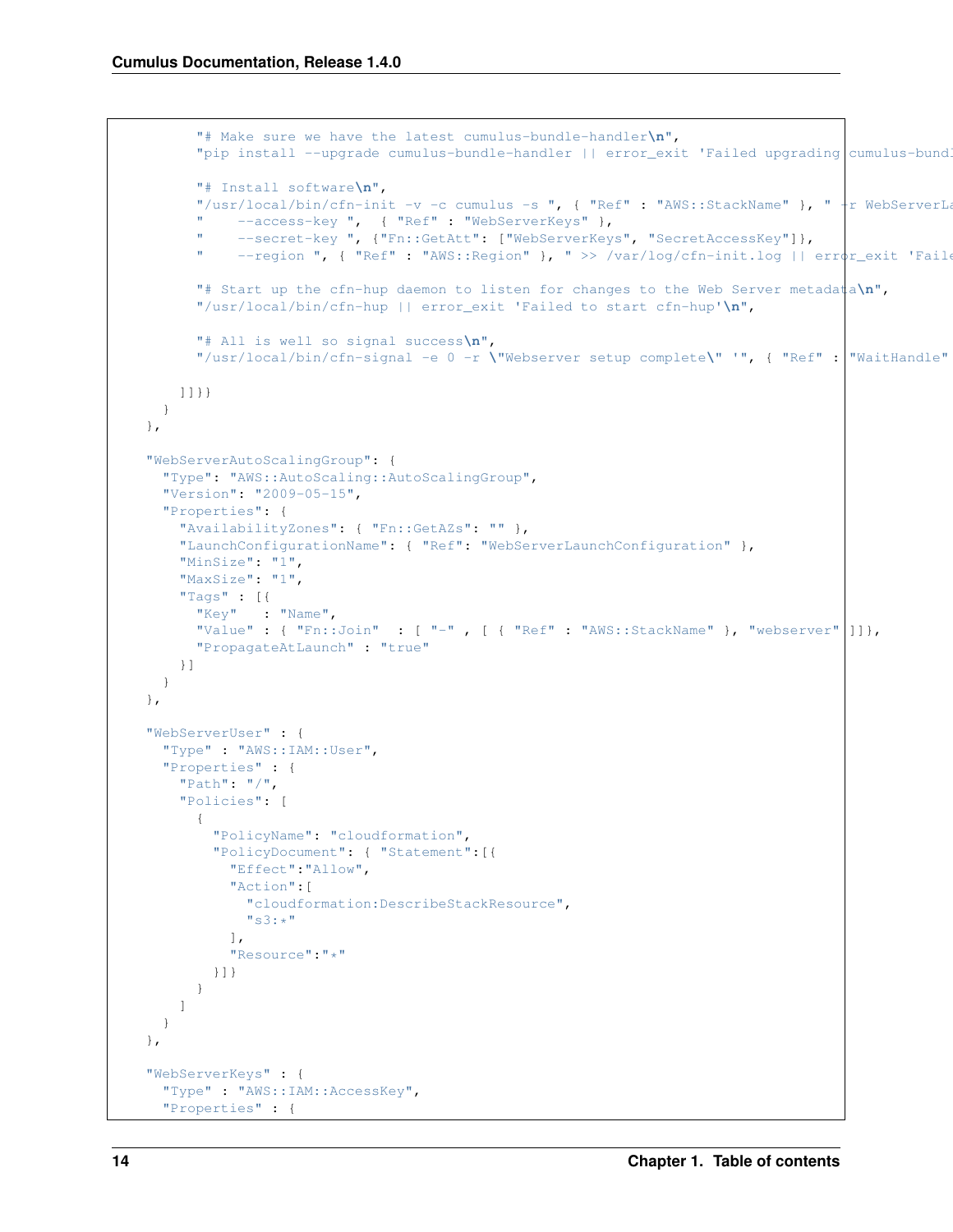```
"UserName" : {"Ref": "WebServerUser"}
   }
 },
 "WaitHandle" : {
   "Type" : "AWS::CloudFormation::WaitConditionHandle"
 },
 "WaitCondition" : {
   "Type" : "AWS::CloudFormation::WaitCondition",
   "DependsOn" : "WebServerAutoScalingGroup",
   "Properties" : {
     "Handle" : {"Ref" : "WaitHandle"},
     "Timeout" : "600"
   }
 },
 "WebServerSecurityGroup" : {
   "Type" : "AWS::EC2::SecurityGroup",
    "Properties" : {
      "GroupDescription" : "Enable HTTP access via port 80/443 and SSH access",
      "SecurityGroupIngress" : [
       {"IpProtocol" : "tcp", "FromPort" : "80", "ToPort" : "80", "CidrIp" : "0.0.0.0/0"},
        {"IpProtocol" : "tcp", "FromPort" : "443", "ToPort" : "443", "CidrIp" : "0.0.0.0/0"},
        {"IpProtocol" : "tcp", "FromPort" : "22", "ToPort" : "22", "CidrIp" : "0.0.0.0/0"},
       {"IpProtocol" : "icmp", "FromPort" : "-1", "ToPort" : "-1", "CidrIp" : "0.0.0.0/0"}
     ]
   }
 }
}
```
# <span id="page-18-0"></span>**1.5.2 Windows instance in a VPC**

}

Below is an example of a Windows instance in a VPC.

```
{
 "Description" : "Example with Windows instance and VPC",
 "AWSTemplateFormatVersion" : "2010-09-09",
 "Parameters" : {
   "InstanceType" : {
     "Description" : "Instance type to use",
     "Type" : "String",
     "AllowedValues" : [ "t1.micro","m1.small","m1.medium","m1.large","m1.xlarge","m2.xlarge","m2.2x
     "ConstraintDescription" : "must be a valid EC2 instance type."
   },
   "CumulusEnvironment": {
     "Description" : "Cumulus environment name",
     "Type": "String"
   },
   "CumulusBundleBucket": {
     "Description" : "Cumulus bundle bucket name",
```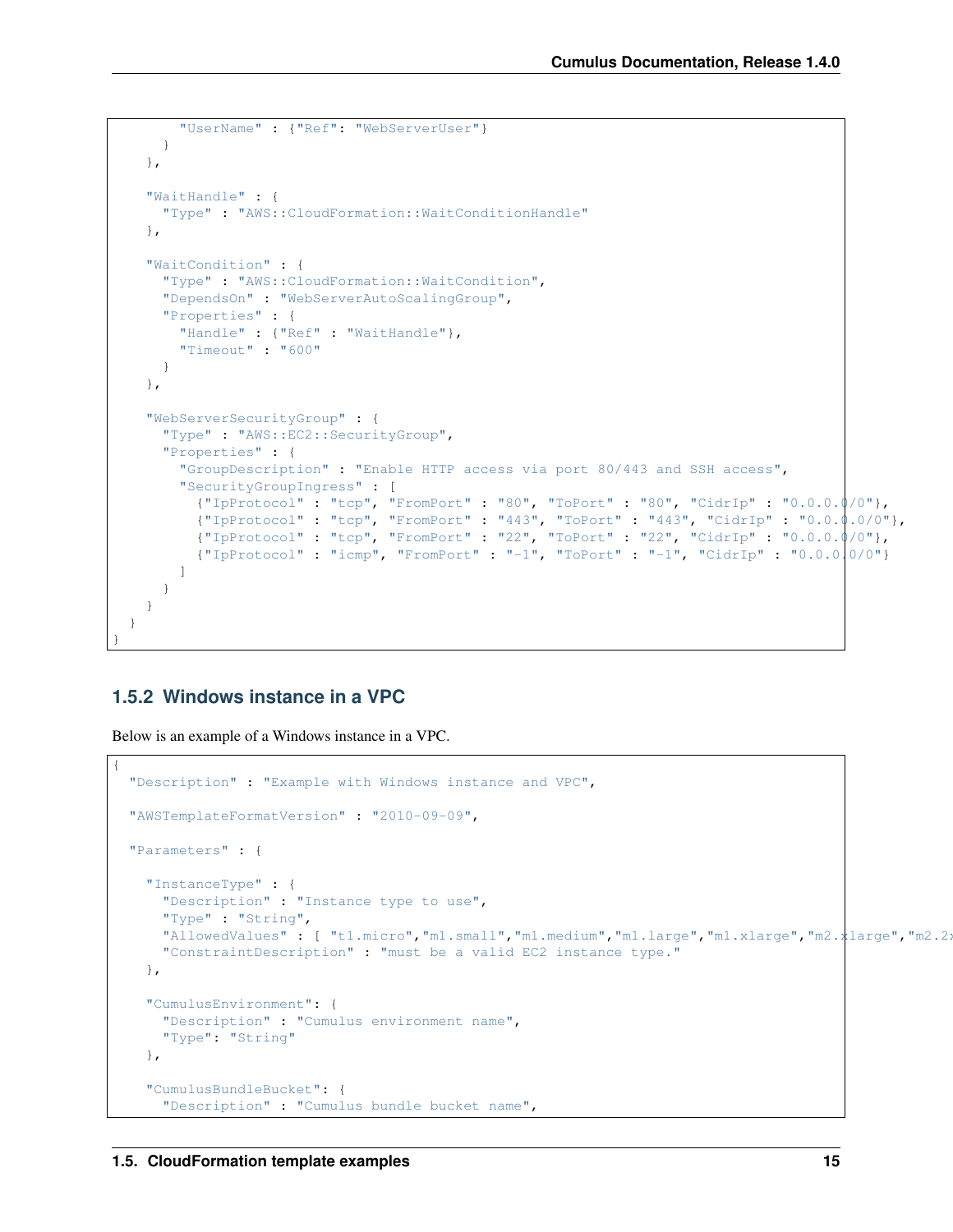```
"Type": "String"
 },
  "CumulusVersion": {
   "Description" : "Version of the software",
   "Type": "String"
 }
},
"Mappings" : {
  "AWSInstanceType2Arch" : {
    "m1.small" : { "Arch" : "64" },
    "m1.medium" : { "Arch" : "64" },
   "m2.xlarge" : { "Arch" : "64" },
   "m2.2xlarge" : { "Arch" : "64" },
    "m2.4xlarge" : { "Arch" : "64" },
    "m3.medium" : { "Arch" : "64" },
    "m3.large" : { "Arch" : "64" },
    "m3.xlarge" : { "Arch" : "64" },
    "m3.2xlarge" : { "Arch" : "64" },
   "m1.medium" : { "Arch" : "64" }
 },
 "AWSRegionArch2AMI": {
   "eu-west-1": {
     "32" : "NOT_YET_SUPPORTED",
     "64" : "ami-12345678",
     "64HVM" : "NOT_YET_SUPPORTED"
   }
  }
},
"Resources" : {
 "WebServer" : {
   "Type" : "AWS::EC2::Instance",
    "Properties" : {
     "ImageId" : {
       "Fn::FindInMap" : [
         "AWSRegionArch2AMI",
         { "Ref" : "AWS::Region" },
         { "Fn::FindInMap" : [ "AWSInstanceType2Arch", { "Ref" : "InstanceType" }, "Arch" ] }
       ]
     },
     "KeyName": "sebdah-test",
     "InstanceType" : { "Ref" : "InstanceType" },
     "NetworkInterfaces" : [{
       "GroupSet" : [{ "Ref" : "WebServerSecurityGroup" }],
       "AssociatePublicIpAddress" : "true",
       "DeviceIndex" : "0",
       "DeleteOnTermination" : "true",
       "SubnetId" : "subnet-12345678"
     }],
      "Tags" : [
       { "Key": "Name", "Value" : { "Ref" : "AWS::StackName" } },
       { "Key": "Project", "Value" : { "Ref" : "Project" } }
```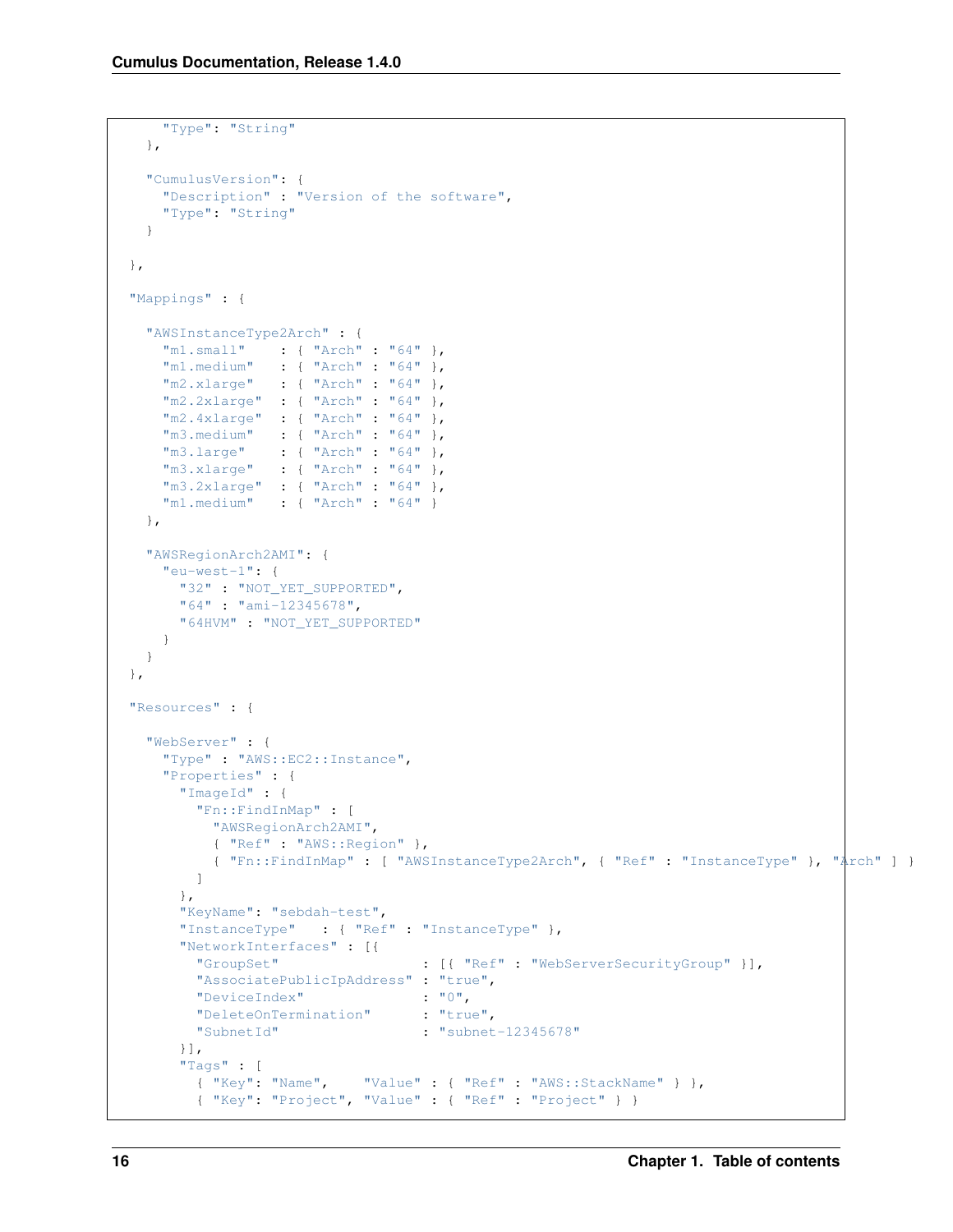```
],
 "UserData" : { "Fn::Base64" : { "Fn::Join" : ["", [
   "<powershell>\n",
   "pip install -U cumulus-bundle-handler\n",
   "cfn-init.exe -v -c cumulus ",
       " -s ", { "Ref" : "AWS::StackName" },
    " -r WebServer ",
    " --access-key ", { "Ref" : "WebServerKeys" },
    " --secret-key ", {"Fn::GetAtt": ["WebServerKeys", "SecretAccessKey"]},
    " --region ", { "Ref" : "AWS::Region" }, "\n",
   "cfn-signal.exe -e $LASTEXITCODE ", { "Fn::Base64" : { "Ref" : "WaitHandle" }}, "\n",
   "</powershell>"
 ]]}}
},
"Metadata" : {
 "AWS::CloudFormation::Init" : {
   "configSets" : {
     "cumulus": [ "fileConfig", "commandConfig", "serviceConfig" ]
   },
   "fileConfig" : {
     "files" : {
       "c:\\cumulus\\conf\\metadata.conf" : {
         "content" : { "Fn::Join" : ["", [
           "[metadata]\n",
           "access-key-id: ", { "Ref" : "WebServerKeys" }, "\n",
           "secret-access-key: ", {"Fn::GetAtt": ["WebServerKeys", "SecretAccessKey"]}, "\n",
           "region: ", {"Ref" : "AWS::Region"}, "\n",
           "bundle-bucket: ", { "Ref" : "CumulusBundleBucket"}, "\n",
           "environment: ", { "Ref" : "CumulusEnvironment" }, "\n",
           "bundle-types: web\n",
           "bundle-extraction-paths:\n",
           " web -> c:\\InetPub\\wwwroot\n",
           "version: ", { "Ref" : "CumulusVersion" }, "\n"
         ]]},
         "mode" : "000644",
         "owner" : "root",
         "group" : "root"
       },
       "c:\\cfn\\cfn-credentials" : {
         "content" : { "Fn::Join" : ["", [
           "AWSAccessKeyId=", { "Ref" : "WebServerKeys" }, "\n",
           "AWSSecretKey=", {"Fn::GetAtt": ["WebServerKeys", "SecretAccessKey"]}, "\n"
         ]]},
         "mode" : "000400",
         "owner" : "root",
         "group" : "root"
       },
       "c:\\cfn\\cfn-hup.conf" : {
         "content" : { "Fn::Join" : ["", [
```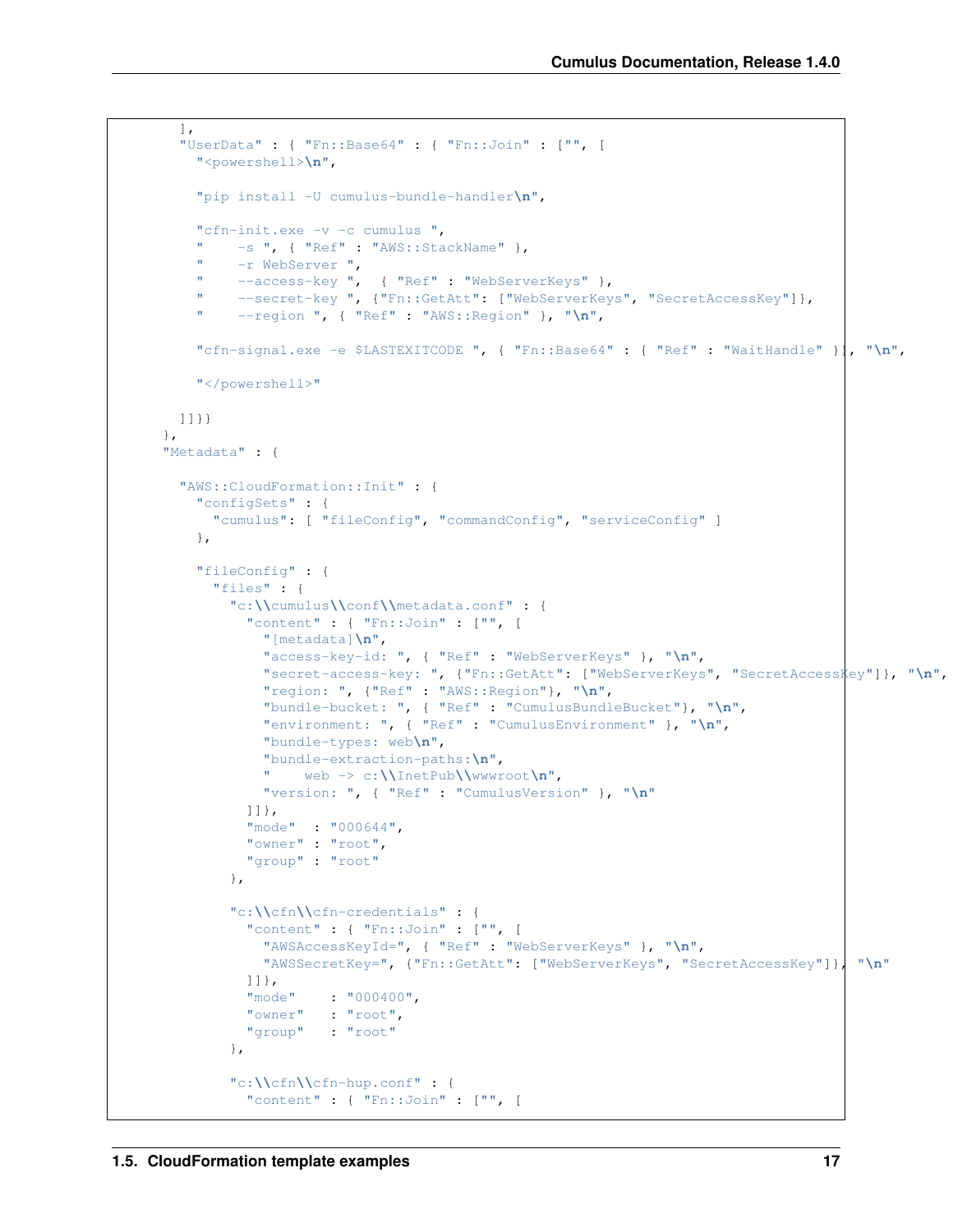```
"[main]\n",
              "stack=", { "Ref" : "AWS::StackName" }, "\n",
              "credential-file=c:\\cfn\\cfn-credentials\n",
              "region=", { "Ref" : "AWS::Region" }, "\n",
              "interval=1\n"
            ]]},
            "mode" : "000400",
            "owner" : "root",
            "group" : "root"
          },
          "c:\\cfn\\hooks.d\\cfn-auto-reloader.conf" : {
            "content": { "Fn::Join" : ["", [
              "[cfn-auto-reloader-hook]\n",
              "triggers=post.update\n",
              "path=Resources.WebServer.Metadata.AWS::CloudFormation::Init\n",
              "action=cfn-init.exe -c cumulus -s ",
                  { "Ref" : "AWS::StackName" }, " -r WebServer ",
                   " --credential-file c:\\cfn\\cfn-credentials ",
                   " --region ", { "Ref" : "AWS::Region" }, "\n"
            ]]}
          }
        }
      },
      "commandConfig" : {
        "commands" : {
          "cumulus-bundle-handler" : {
            "command" : "python cumulus-bundle-handler",
            "ignoreErrors" : false
          },
          "RecycleAppPool" : {
            "command" : "C:\\windows\\System32\\inetsrv\\appcmd.exe recycle apppool DefaultAppPool",
            "ignoreErrors" : false
          }
        }
      },
      "serviceConfig" : {
        "services" : {
          "windows" : {
            "cfn-hup" : {
              "enabled" : "true",
              "ensureRunning" : "true",
              "files" : ["c:\\cfn\\cfn-hup.conf", "c:\\cfn\\hooks.d\\cfn-auto-reloader.conf"]
            }
          }
       }
     }
    }
  }
},
"WebServerKeys" : {
  "Type" : "AWS::IAM::AccessKey",
  "Properties" : {
    "UserName" : {"Ref": "WebServerUser"}
  }
```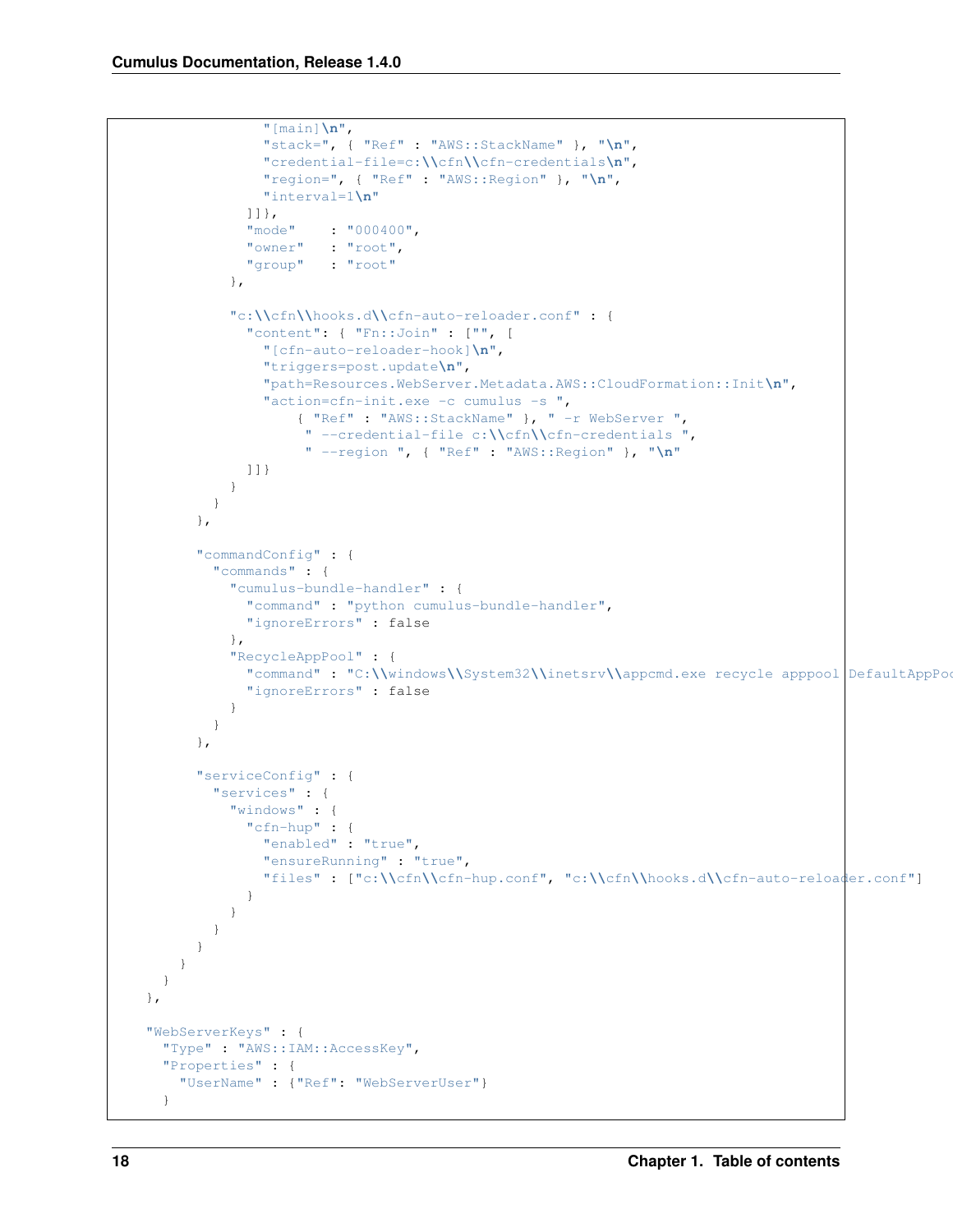```
},
"WebServerUser" : {
  "Type" : "AWS::IAM::User",
  "Properties" : {
    "Path" : "/",
    "Policies" : [
      {
         "PolicyName" : "cloudformation",
         "PolicyDocument" : { "Statement":[{
           "Effect" : "Allow",
           "Action" : [
             "cloudformation:DescribeStackResource",
             ^{\prime\prime} s3: \star ^{\prime\prime}\frac{1}{2},
           "Resource" : "*"
        }]}
       }
    ]
  }
},
"WaitHandle" : {
  "Type" : "AWS::CloudFormation::WaitConditionHandle"
},
"WaitCondition" : {
  "Type" : "AWS::CloudFormation::WaitCondition",
  "DependsOn" : "WebServer",
  "Properties" : {
    "Handle" : { "Ref" : "WaitHandle" },
    "Timeout" : "3600"
  }
},
"WebServerSecurityGroup" : {
  "Type": "AWS::EC2::SecurityGroup",
  "Properties" : {
    "VpcId": "vpc-12345678",
    "GroupDescription": "Allow all traffic",
    "SecurityGroupIngress": [
       {
         "IpProtocol": "tcp",
        "FromPort": "0",
        "ToPort": "65535",
         "CidrIp": "0.0.0.0/0"
      }
    ],
    "SecurityGroupEgress": [
      \{"IpProtocol": "tcp",
        "FromPort": "0",
        "ToPort": "65535",
        "CidrIp": "0.0.0.0/0"
      }
    \cdot"Tags" : [<br>\{ "Key": "Name",
                           { "Key": "Name", "Value" : { "Ref" : "AWS::StackName" } }
```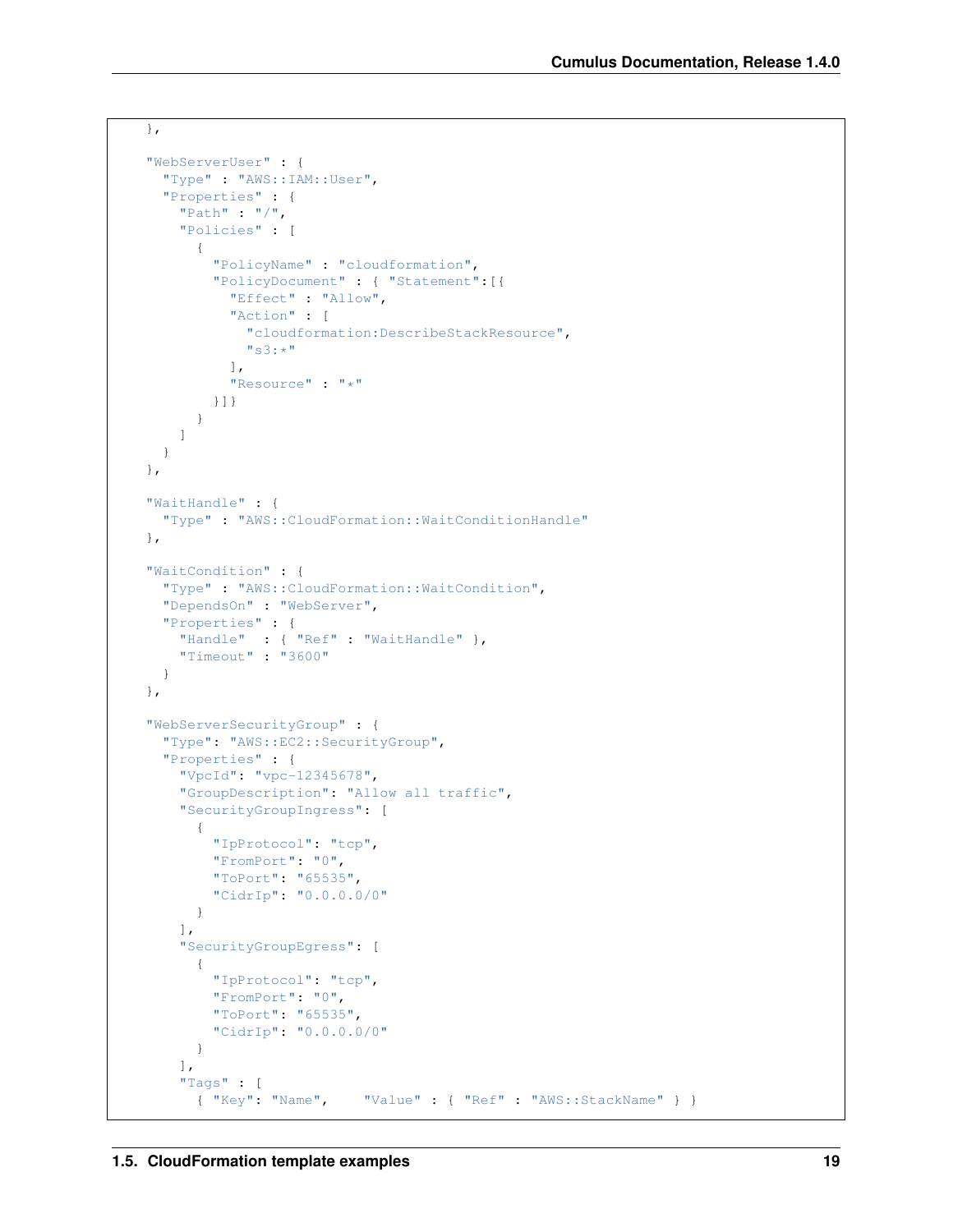] } } } }

# <span id="page-23-0"></span>**1.6 Cumulus release notes**

# <span id="page-23-1"></span>**1.6.1 1.4.0**

Release date: 2014-04-17

- Add support for --redeploy [#134](https://github.com/skymill/cumulus/issues/134)
- Fix event order when using  $-\text{depth}$  and  $-\text{under}$   $\log$  in combination [#135](https://github.com/skymill/cumulus/issues/135)

### <span id="page-23-2"></span>**1.6.2 1.3.2**

Release date: 2014-04-14

• Follow symlinks when creating bundles [#133](https://github.com/skymill/cumulus/issues/133)

### <span id="page-23-3"></span>**1.6.3 1.3.1**

Release date: 2014-04-07

• Only directories allowed in bundle paths [#132](https://github.com/skymill/cumulus/issues/132)

### <span id="page-23-4"></span>**1.6.4 1.3.0**

#### Release date: 2014-03-17

- New include statement for config file inheritance [#128](https://github.com/skymill/cumulus/issues/128)
- Support for multiple config files in  $--$ config [#129](https://github.com/skymill/cumulus/issues/129)
- Print configuration errors prettier [#125](https://github.com/skymill/cumulus/issues/125)
- Catch error when template does not exist [#122](https://github.com/skymill/cumulus/issues/122)

# <span id="page-23-5"></span>**1.6.5 1.2.2**

#### Release date: 2014-03-14

• Bugfix: [Error in pattern matching when bundling #123](https://github.com/skymill/cumulus/issues/123)

### <span id="page-23-6"></span>**1.6.6 1.2.1**

#### Release date: 2014-03-12

• Bug fix: [Cumulus misses stacks if the stack history is very long #121](https://github.com/skymill/cumulus/issues/121)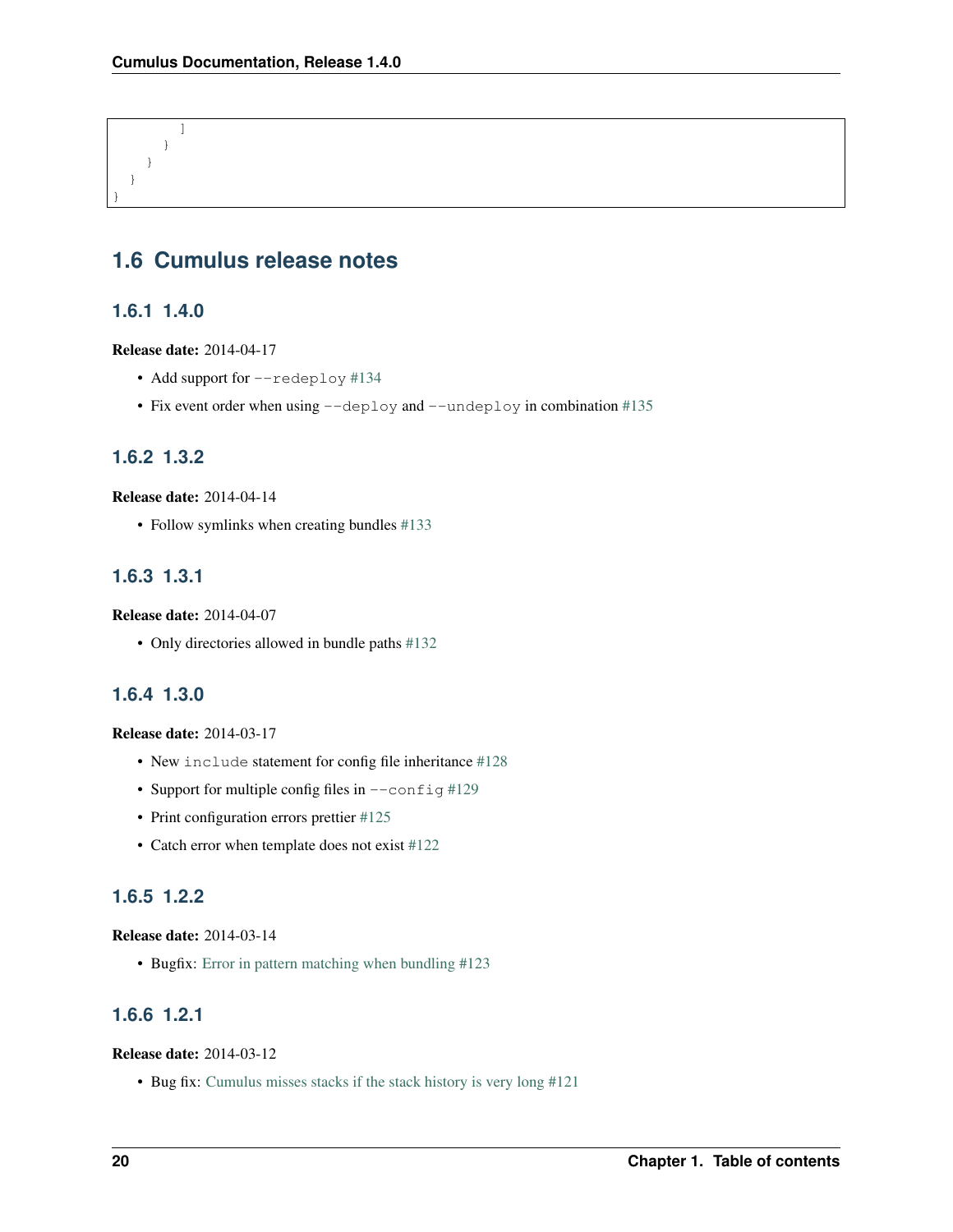# <span id="page-24-0"></span>**1.6.7 1.2.0**

#### Release date: 2014-03-11

- [Support both / and in bundle paths and path rewrites #120](https://github.com/skymill/cumulus/issues/120)
- [Make INFO the default log level in Cumulus #119](https://github.com/skymill/cumulus/issues/119)

### <span id="page-24-1"></span>**1.6.8 1.1.3**

#### Release date: 2014-03-10

• Bug fix: [Exception when parsing parameters containing "=" #118](https://github.com/skymill/cumulus/issues/118)

# <span id="page-24-2"></span>**1.6.9 1.1.2**

Release date: 2014-03-10

• Bug fix: Fixed ugly output of CloudFormation outputs

>>>>>>> hotfix/cumulus-1.1.2 1.1.1 —–

#### Release date: 2014-03-10

• Bug fix: [Stacks are added without the environment context #117](https://github.com/skymill/cumulus/issues/117)

### <span id="page-24-3"></span>**1.6.10 1.1.0**

#### Release date: 2014-03-04

- Cumulus is now comparing the md5 checksums after uploads to ensure file integrity [\(#115\)](https://github.com/skymill/cumulus/issues/115)
- CloudFormation output is now shown after template deployment and if you issue the --outputs command [\(#114\)](https://github.com/skymill/cumulus/issues/114)
- Cumulus will only upload bundles to S3 if it does not exist or if the md5 checksum is updated [\(#99\)](https://github.com/skymill/cumulus/issues/99)
- Bug fix: -cumulus-version is broken #116

### <span id="page-24-4"></span>**1.6.11 1.0.3**

#### Release date: 2014-02-28

• Fixed licensing. Removed old references to proprietary

# <span id="page-24-5"></span>**1.6.12 1.0.2**

#### Release date: 2014-02-24

• [Ensure removed backslashes in Windows rewrites #113](https://github.com/skymill/cumulus/issues/113)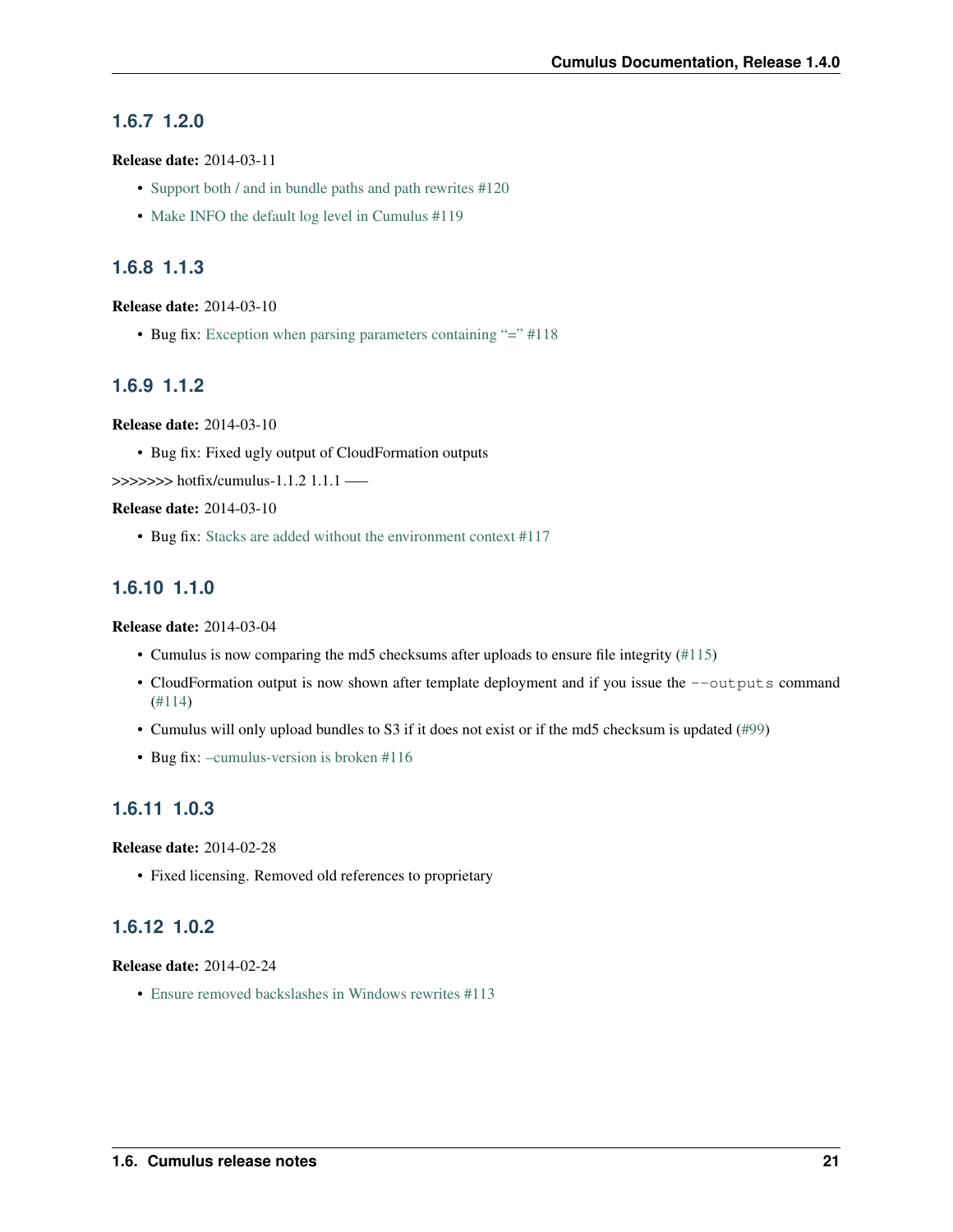# <span id="page-25-0"></span>**1.6.13 1.0.1**

#### Release date: 2014-02-24

- [Update default cumulus.conf paths for Windows #112](https://github.com/skymill/cumulus/issues/112)
- Minor fixes

### <span id="page-25-1"></span>**1.6.14 1.0.0 (First open source release)**

#### Release date: 2014-02-20

- [Write event status reason in terminal output #110](https://github.com/skymill/cumulus/issues/110)
- [Make it possible to force undeployment #105](https://github.com/skymill/cumulus/issues/105)
- [Break out Cumulus Bundle Handler to it's own module #90](https://github.com/skymill/cumulus/issues/90)
- Bug fix: [Catch missing pre-built bundles cleanly #109](https://github.com/skymill/cumulus/issues/109)
- Bug fix: [Proper error message when CBH can't find the config #101](https://github.com/skymill/cumulus/issues/101)
- Bug fix: [Old update events are shown when new updates are performed #79](https://github.com/skymill/cumulus/issues/79)

### <span id="page-25-2"></span>**1.6.15 0.8.0**

#### Release date: 2014-01-31

This release is the first Cumulus release to support Windows. Windows is supported both as client system and a target system.

- [Support for running Cumulus on a Windows client #80](https://github.com/skymill/cumulus/issues/80)
- [Support using pre-bundled software #82](https://github.com/skymill/cumulus/issues/82)
- [Create clean error when command line options are missing #85](https://github.com/skymill/cumulus/issues/85)
- [Windows support in Cumulus Bundle Handler #83](https://github.com/skymill/cumulus/issues/83)
- [Custom extraction path in Cumulus Bundle Handler #84](https://github.com/skymill/cumulus/issues/84)
- [Support zip, tar.gz and tar.bz2 in Cumulus Bundle Handler #88](https://github.com/skymill/cumulus/issues/88)

# <span id="page-25-3"></span>**1.6.16 0.7.0**

#### Release date: 2014-01-28

- [Support deployment of certain stacks only #70](https://github.com/skymill/cumulus/issues/70)
- [Add support for stack creation timeouts #76](https://github.com/skymill/cumulus/issues/76)
- [Ensure stack deletion order #74](https://github.com/skymill/cumulus/issues/74)
- [Support CloudFormation stack tags #78](https://github.com/skymill/cumulus/issues/78)
- [Update for all stacks fail if one stack fails #73](https://github.com/skymill/cumulus/issues/73)
- [Log level config in CBH #64](https://github.com/skymill/cumulus/issues/64)
- [Ugly error when trying to deploy unconfigured environment #71](https://github.com/skymill/cumulus/issues/71)
- [Stack deletion events are not handled properly #72](https://github.com/skymill/cumulus/issues/72)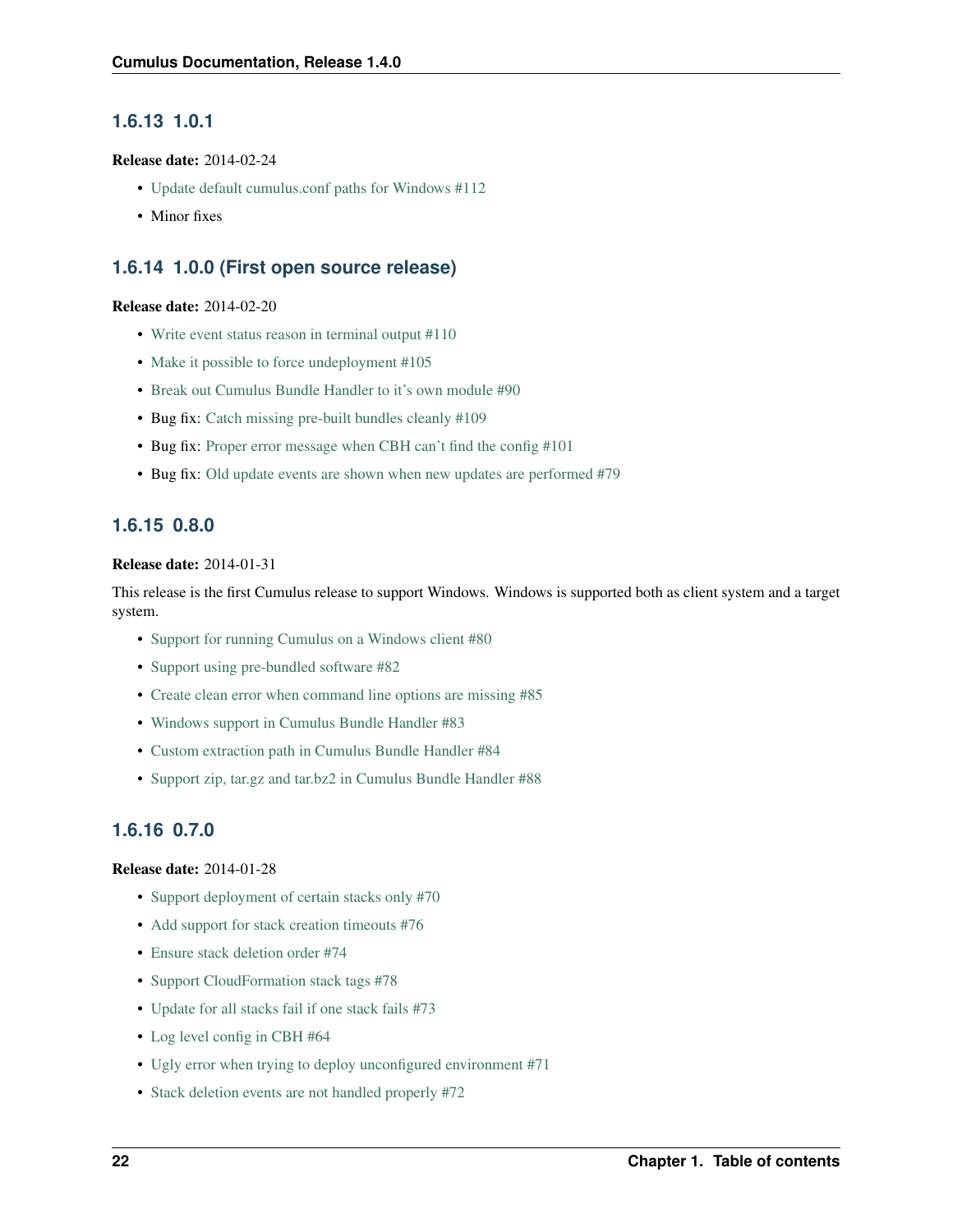• [Catch ctrl-c interruptions cleanly #75](https://github.com/skymill/cumulus/issues/75)

# <span id="page-26-0"></span>**1.6.17 0.6.4**

#### Release date: 2014-01-21

• [Fix odd syntax in parameters option #69](https://github.com/skymill/cumulus/issues/69)

### <span id="page-26-1"></span>**1.6.18 0.6.3**

#### Release date: 2014-01-20

- [It is not possible to run –deploy with a cumulus.conf without bundles #67](https://github.com/skymill/cumulus/issues/67)
- Minor fix: Enhanced event log output

# <span id="page-26-2"></span>**1.6.19 0.6.2**

#### Release date: 2013-01-20

• [Exclude all other configuration files if –config is set #68](https://github.com/skymill/cumulus/issues/68)

### <span id="page-26-3"></span>**1.6.20 0.6.1**

#### Release date: 2013-12-02

- [All cumulus-init.d scripts run both before and after bundle deploy #66](https://github.com/skymill/cumulus/issues/66)
- [Widen output formatting for Logical ID #65](https://github.com/skymill/cumulus/issues/65)

# <span id="page-26-4"></span>**1.6.21 0.6.0**

#### Release date: 2013-11-29

Major features:

- [Global cumulus command and documentation generation #56](https://github.com/skymill/cumulus/issues/56)
- [Support multiple bundle types on hosts #52](https://github.com/skymill/cumulus/issues/52)
- [Support CloudFormation templates served from S3 #58](https://github.com/skymill/cumulus/issues/58)
- [Cumulus bundle handler should support both start and kill scripts in init.d #49](https://github.com/skymill/cumulus/issues/49)
- [Generate Python docs with autodoc #59](https://github.com/skymill/cumulus/issues/59)
- [Added Sphinx documentation #48](https://github.com/skymill/cumulus/issues/48)
- [Set CF parameters on command line #61](https://github.com/skymill/cumulus/issues/61)
- [Log level is now configurable #63](https://github.com/skymill/cumulus/issues/63)

#### Minor improvements:

- [Stop writing to target dir, use tempfile instead #62](https://github.com/skymill/cumulus/issues/62)
- [Harmonize CBH option names #53](https://github.com/skymill/cumulus/issues/53)
- [Restructured project folders #54](https://github.com/skymill/cumulus/issues/54)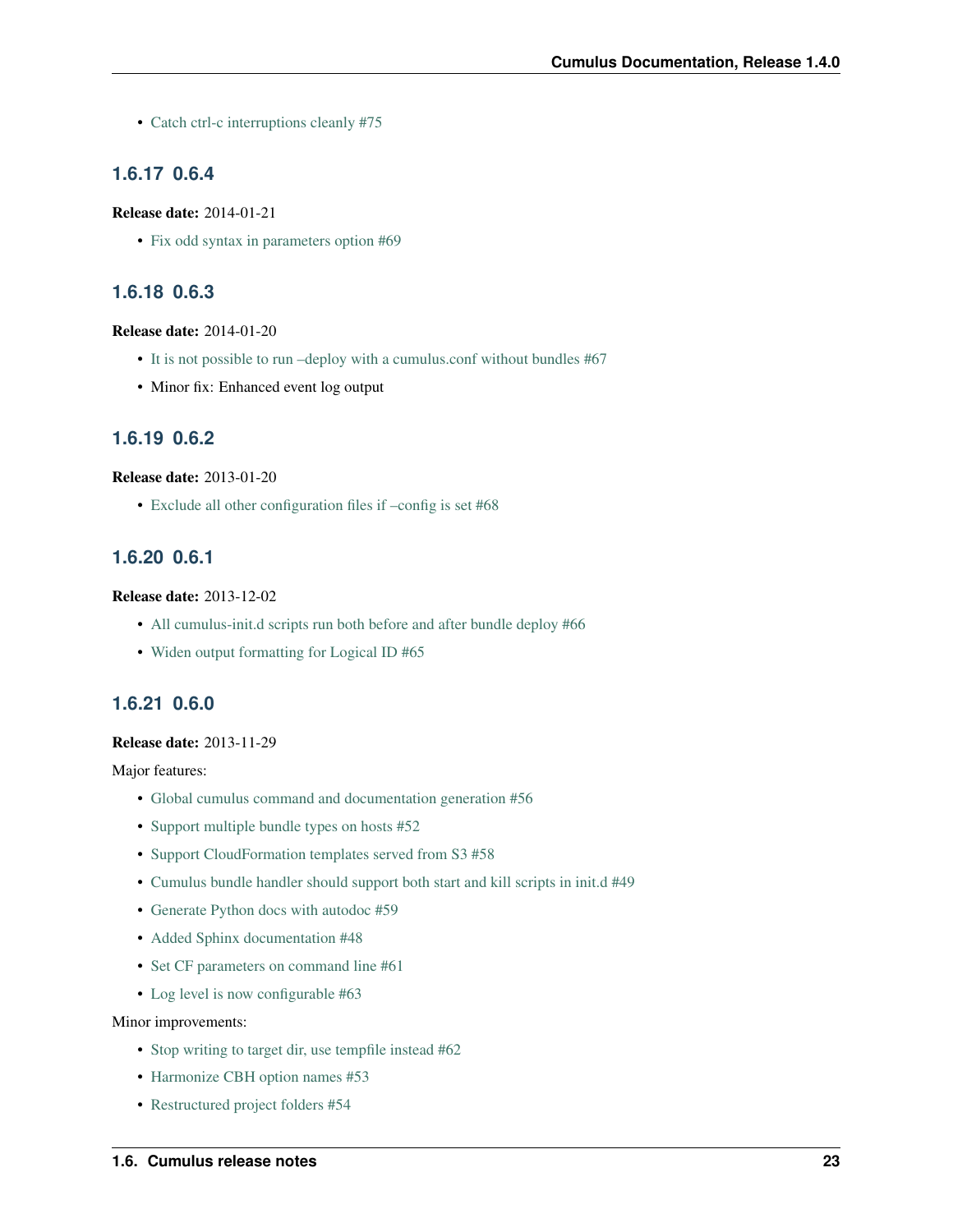- [Bundle Cumlus in a Python egg #55](https://github.com/skymill/cumulus/issues/55)
- [Remove docs from README #57](https://github.com/skymill/cumulus/issues/57)
- [Read versions from one place #60](https://github.com/skymill/cumulus/issues/60)
- [Bug: paths should be n separated, not comma separated #51](https://github.com/skymill/cumulus/issues/51)

### <span id="page-27-0"></span>**1.6.22 0.5.0**

#### Release date: 2013-10-28

- [Clean up host on bundle update #38](https://github.com/skymill/cumulus/issues/38)
- [Cumulus bundle handler should use Python logging #40](https://github.com/skymill/cumulus/issues/40)
- [Get rid of Cumulus metadata.conf and make the bundle handler self-contained #41](https://github.com/skymill/cumulus/issues/41)
- Remove \_\_\_ name\_\_\_ from logging output #42
- [Filter events when creating/updating/deleting stacks #43](https://github.com/skymill/cumulus/issues/43)
- [Add function for listing stack events on command line #45](https://github.com/skymill/cumulus/issues/45)
- [Enhance status output when waiting for stack change to complete #46](https://github.com/skymill/cumulus/issues/46)

### <span id="page-27-1"></span>**1.6.23 0.4.0**

#### Release date: 2013-10-25

• [Path prefix in bundles #36](https://github.com/skymill/cumulus/issues/36)

#### <span id="page-27-2"></span>**1.6.24 0.3.1**

#### Release date: 2013-10-24

- [Error handling stack delete status #34](https://github.com/skymill/cumulus/issues/34)
- [Running –deploy on existing stack fails #35](https://github.com/skymill/cumulus/issues/35)
- [Initial stack creation fails when using –deploy-without-bundling #33](https://github.com/skymill/cumulus/issues/33)
- [Bundle type missing in Cumulus metadata #37](https://github.com/skymill/cumulus/issues/37)

### <span id="page-27-3"></span>**1.6.25 0.3.0**

#### Release date: 2013-10-11

- [Write hooks for Cumulus deployments #26](https://github.com/skymill/cumulus/issues/26)
- [Wait until stack is done updating/creating #20](https://github.com/skymill/cumulus/issues/20)
- [Specify config file location as input parameter #30](https://github.com/skymill/cumulus/issues/30)
- [Set environment version as input parameter #28](https://github.com/skymill/cumulus/issues/28)
- [Make it possible to environment prefix whole directories #10](https://github.com/skymill/cumulus/issues/10)
- [Create shortcut for both bundling and deploying #27](https://github.com/skymill/cumulus/issues/27)
- [Ask before delete when running –undeploy #24](https://github.com/skymill/cumulus/issues/24)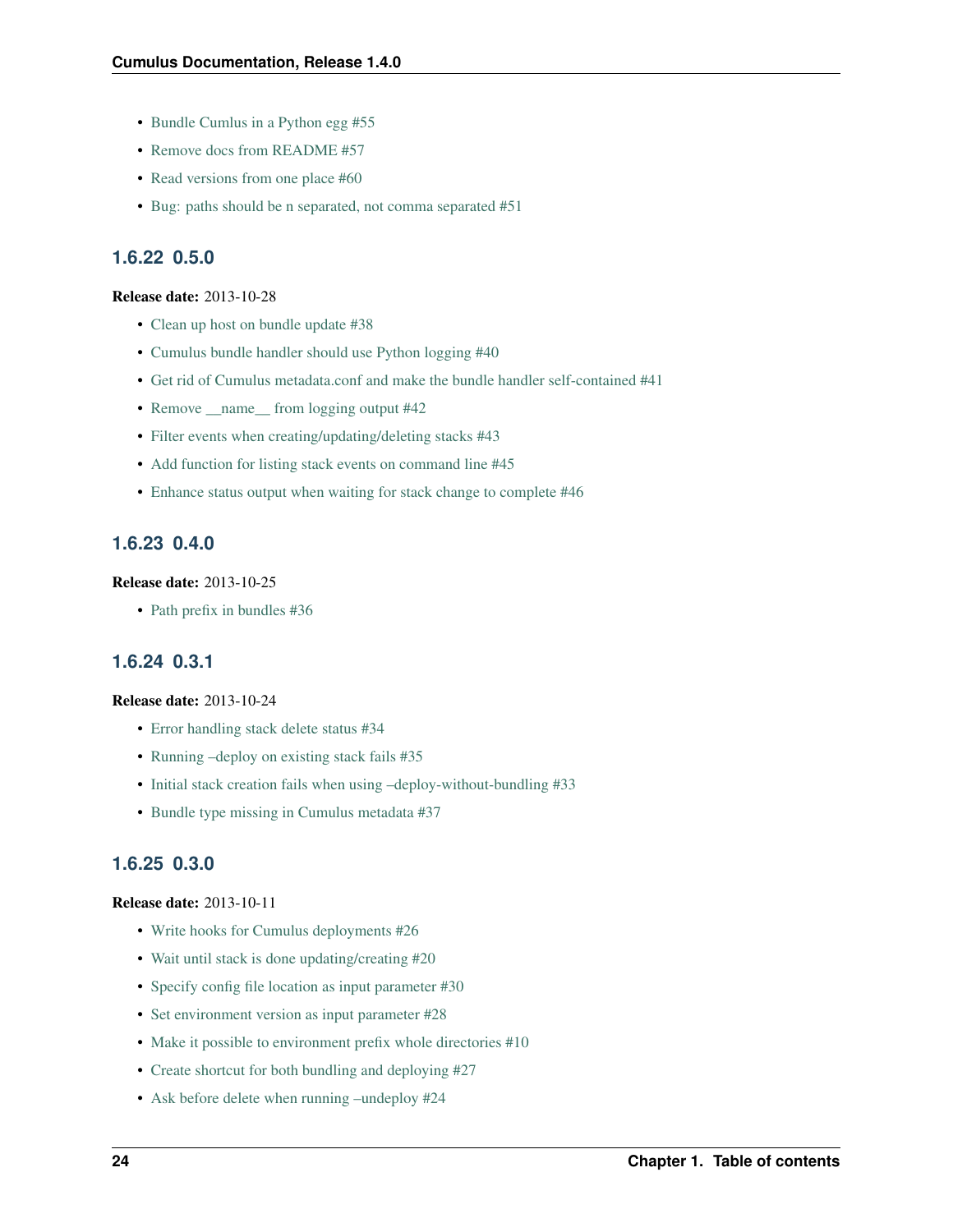- [Ensure that boto is available for cumulus bundle handler #25](https://github.com/skymill/cumulus/issues/25)
- [Remove skymill reference from JSON template #23](https://github.com/skymill/cumulus/issues/23)
- [Remove unnecessary stack name in metadata #22](https://github.com/skymill/cumulus/issues/22)
- [Remove unnecessary bundle-type in metadata #21](https://github.com/skymill/cumulus/issues/21)

# <span id="page-28-0"></span>**1.6.26 0.2.3**

#### Release date: 2013-09-26

- [Symbolic links should be dereferenced in bundles #19](https://github.com/skymill/cumulus/issues/19)
- [Current directory is added to bundle #18](https://github.com/skymill/cumulus/issues/18)

### <span id="page-28-1"></span>**1.6.27 0.2.2**

#### Release date: 2013-09-25

- [Mismatch in metadata and cumulus\\_bundle\\_handler.py #16](https://github.com/skymill/cumulus/issues/16)
- Various bug fixes in the bundle handler system

# <span id="page-28-2"></span>**1.6.28 0.2.1**

#### Release date: 2013-09-25

• [Cumulus CF namespace conflicts with some rules #15](https://github.com/skymill/cumulus/issues/15)

# <span id="page-28-3"></span>**1.6.29 0.2.0**

#### Release date: 2013-09-24

- [Custom parameters in CloudFormation #14](https://github.com/skymill/cumulus/issues/14)
- Expand  $\sim$  in config template & bundle paths #12
- [Read the bucket name from configuration in CF template #11](https://github.com/skymill/cumulus/issues/11)
- [Exception when building non-configured bundle #13](https://github.com/skymill/cumulus/issues/13)

### <span id="page-28-4"></span>**1.6.30 0.1.1**

#### Release date: 2013-09-23

• [Prefixes for prefixed files is not removed in bundle #9](https://github.com/skymill/cumulus/issues/9)

# <span id="page-28-5"></span>**1.6.31 0.1.0**

#### Release date: 2013-09-23

Initial release with some basic functions and concepts.

• Basic bundling and stack management features implemented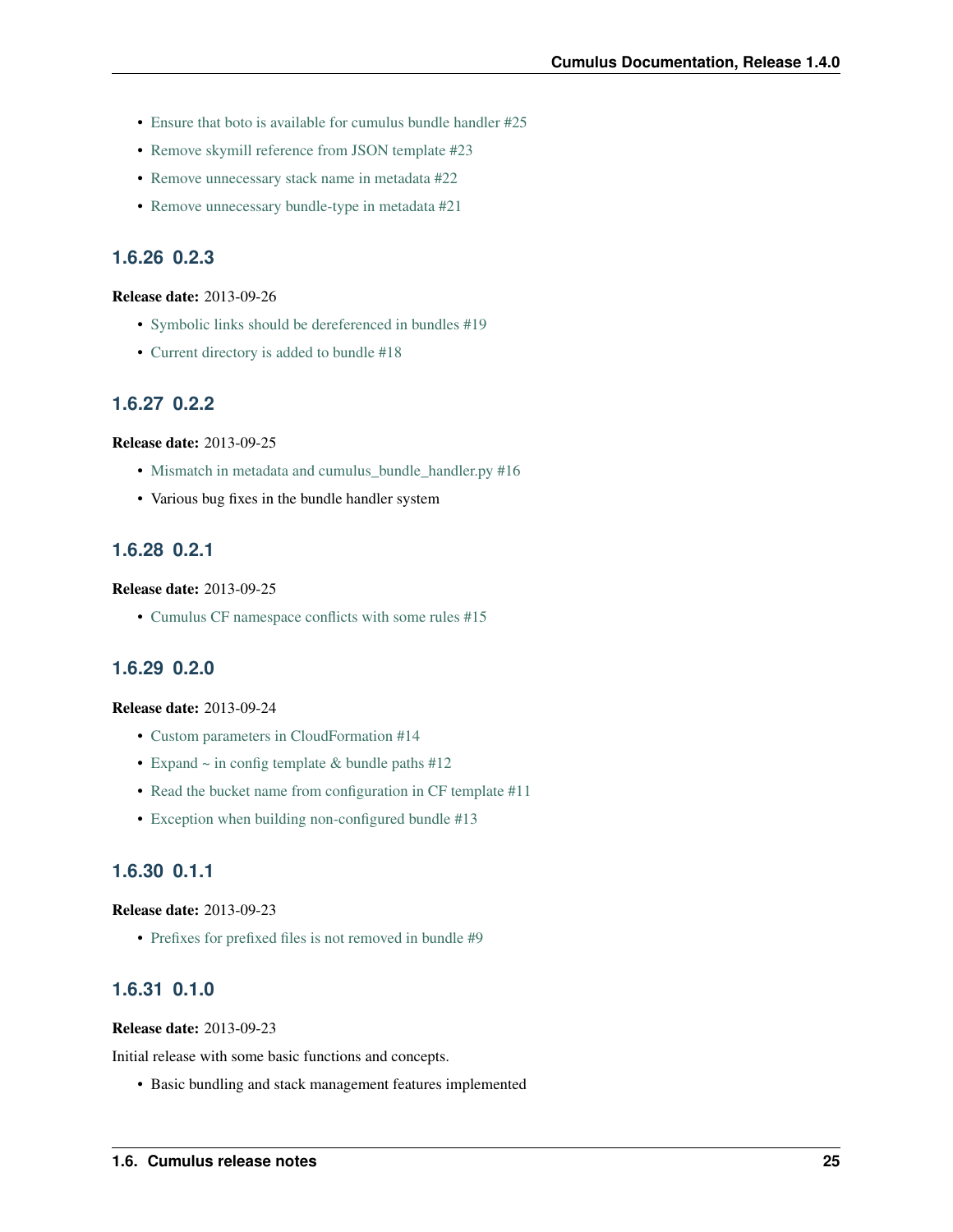# <span id="page-29-0"></span>**1.7 Cumulus Bundle Handler release notes**

# <span id="page-29-1"></span>**1.7.1 1.0.5**

Release date: 2016-05-17

• Fixed script execution ordering issue, now properly honors numbering (S01-script1, S05-script2, S30-script3)

### <span id="page-29-2"></span>**1.7.2 1.0.4**

Release date: 2014-03-18

- Fixed potential issue with path joins on Windows
- Fixed wrong permission on extracted directories

# <span id="page-29-3"></span>**1.7.3 1.0.3**

Release date: 2014-03-14

• Bugfix: [CBH does not preserve the file permissions on extraction #124](https://github.com/skymill/cumulus/issues/124)

# <span id="page-29-4"></span>**1.7.4 1.0.2**

Release date: 2014-02-28

• Fixed licensing. Removed old references to proprietary

# <span id="page-29-5"></span>**1.7.5 1.0.1**

Release date: 2014-02-21

• Bugfix: [Bundle extraction paths are not determined properly #111](https://github.com/skymill/cumulus/issues/111)

# <span id="page-29-6"></span>**1.8 Bug reports and feature requests**

If you find any bugs, need help or have any feature requests, please feel free to submit an issue on the projects [GitHub](https://github.com/skymill/cumulus/issues) [issues page.](https://github.com/skymill/cumulus/issues)

Pull requests are always very welcome :)!

# <span id="page-29-7"></span>**1.9 License**

APACHE LICENSE 2.0 Copyright 2013-2014 Sebastian Dahlgren & Skymill Solutions

Licensed under the Apache License, Version 2.0 (the "License"); you may not use this file except in compliance with the License. You may obtain a copy of the License at

```
http://www.apache.org/licenses/LICENSE-2.0
```